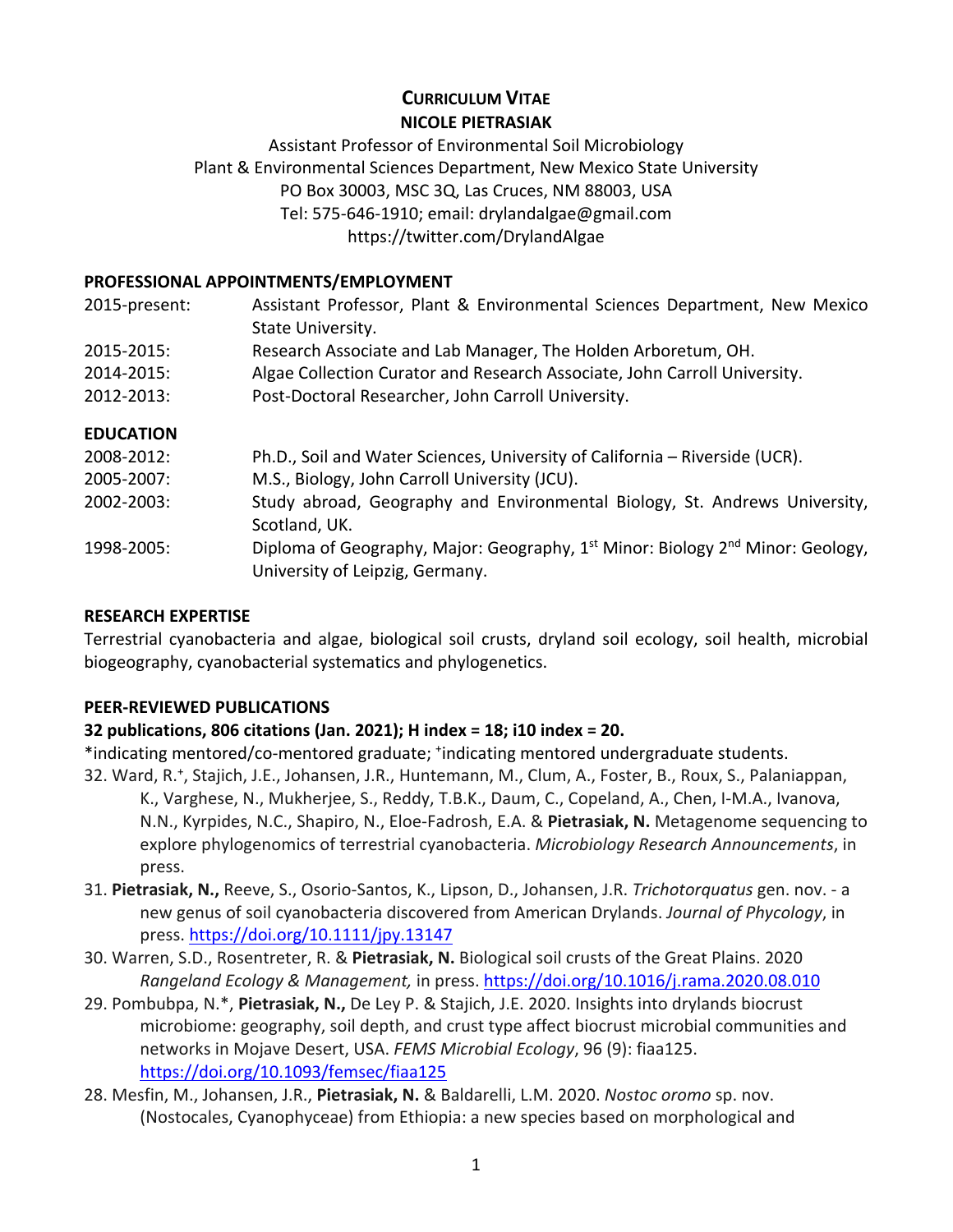molecular evidence. *Phytotaxa*, 433 (2): 81–93. https://doi.org/10.11646/phytotaxa.433.2.1

- 27. Condon, L.A., **Pietrasiak, N.,** Rosentreter, R. & Pyke, D.A. 2019. Passive restoration of biological soil crusts following 80 years of exclusion from grazing across the Great Basin. *Restoration Ecology - Special Issue on Restoration of Biological Soil Crusts*, 28 (S2):75-85. https://doi.org/10.1111/rec.13021
- 26. **Pietrasiak, N.,** Osorio-Santos, K., Shalygin, S.\*, Martin, M.P. & Johansen, J.R. 2019. When is a lineage a species? A case study in *Myxacorys* gen. nov. (Synechococcales: Cyanobacteria) with the description of two new species from the Americas. *Journal of Phycology*, 55: 976–996. https://doi.org/10.1111/jpy.12897
- 25. Shalygin, S.\*, Kavulic, K., **Pietrasiak, N.**, Bohunická, M., Vaccarino, M.A., Chesarino, N.M.+ & Johansen, J.R. 2019. Neotypification of *Pleurocapsa fuliginosa* and epitypification of *P. minor* (Pleurocapsales): resolving a polyphyletic cyanobacterial genus. *Phytotaxa*, 392(4): 245–263. https://doi.org/10.11646/phytotaxa.392.4.1
- 24. Drenovsky, R.E., Short, T. & **Pietrasiak, N.** 2019. Global patterns in plant nutrient resorption plasticity. *Global Ecology and Biogeography*, 28(6): 728-743. https://doi.org/10.1111/geb.12885
- 23. Shalygin, S.\*, **Pietrasiak, N.**, Gomez, F., Mlewski, C., Gerard, E. & Johansen, J.R. 2018. *Rivularia halophila* sp. nov. (Nostocales, Cyanobacteria): the first species of *Rivularia* described with the modern polyphasic approach. *European Journal of Phycology*, 54: 1–12. https://doi.org/10.1080/09670262.2018.1479887
- 22. Mai, T.\*, Johansen, J.R., **Pietrasiak, N.**, Bohunická, M. & Martin, M.P. 2018. Revision of the Synechococcales (Cyanobacteria) through recognition of four families including Oculatellaceae *fam. nov*. and Trichocoleaceae *fam. nov*. and six new genera containing 14 species. *Phytotaxa*, 365(1): 1–59. https://doi.org/10.11646/phytotaxa.365.1.1
- 21. Mühlsteinova, R.\*, Hauer, T., De Ley P. & **Pietrasiak, N.** 2018. Seeking the true *Oscillatoria*. A quest for a reliable phylogenetic and taxonomic reference point. *Preslia*, 90:151–169. https://doi.org/10.23855/preslia.2018.151
- 20. Zanella, A., Fritz, I., **Pietrasiak, N.**, Matteodo, M., Ponge, J.F., Nadporozhskaya, M., Juilleret J., Tatti D., Le Bayon C., Rotschild L. & Mancinelli R. 2018. Para Humus Systems and Forms In HUMUSICA, a new humus manual. *Applied Soil Ecology*, 122:181–199. https://doi.org/10.1016/j.apsoil.2017.09.043
- 19. Johansen, J.R., Mareš, J., **Pietrasiak, N.,** Bohunická, M., Zima, J., Jr., Štenclová, L. & Hauer, T. 2017. Highly divergent 16S rRNA sequences in ribosomal operons of *Scytonema hyalinum* (Cyanobacteria). *PLOS ONE*, 12(10): e0186393. https://doi.org/10.1371/journal.pone.0186393
- 18. Shalygin, S.\*, Shalygina, R., Johansen, J.R., **Pietrasiak, N.**, Berrendero, E., Bohunická, M., Mareš, J. & Sheil, C.A. 2017. *Cyanomagarita* gen nov. (Nostocales, Cyanobacteria): Convergent evolution resulting in a cryptic genus. *Journal of Phycology*, 53: 762–777. https://doi.org/10.1111/jpy.12542
- 17. Hentschke, G. S. \*, Johansen, J. R., Rigonato, J., Fiore, M., **Pietrasiak, N.** & Sant'Anna, C. L. 2017. *Komarekiella atlantica* gen. et sp. nov. (Nostocaceae, Cyanobacteria): a new subaerial taxon from the Atlantic Rainforest and Kauai, Hawaii. *Fottea*, 17(2): 178–190. https://doi.org/10.5507/fot.2017.002
- 16. Miscoe, L.H.\*, Johansen, J.R., Vaccarino, M.A., **Pietrasiak, N.** & Sherwood, A.R. 2016. Novel cyanobacteria from caves on Kauai, Hawaii. *Biblioteca Phycologica*, 120: 75–152. https://www.schweizerbart.de/publications/detail/isbn/9783443600471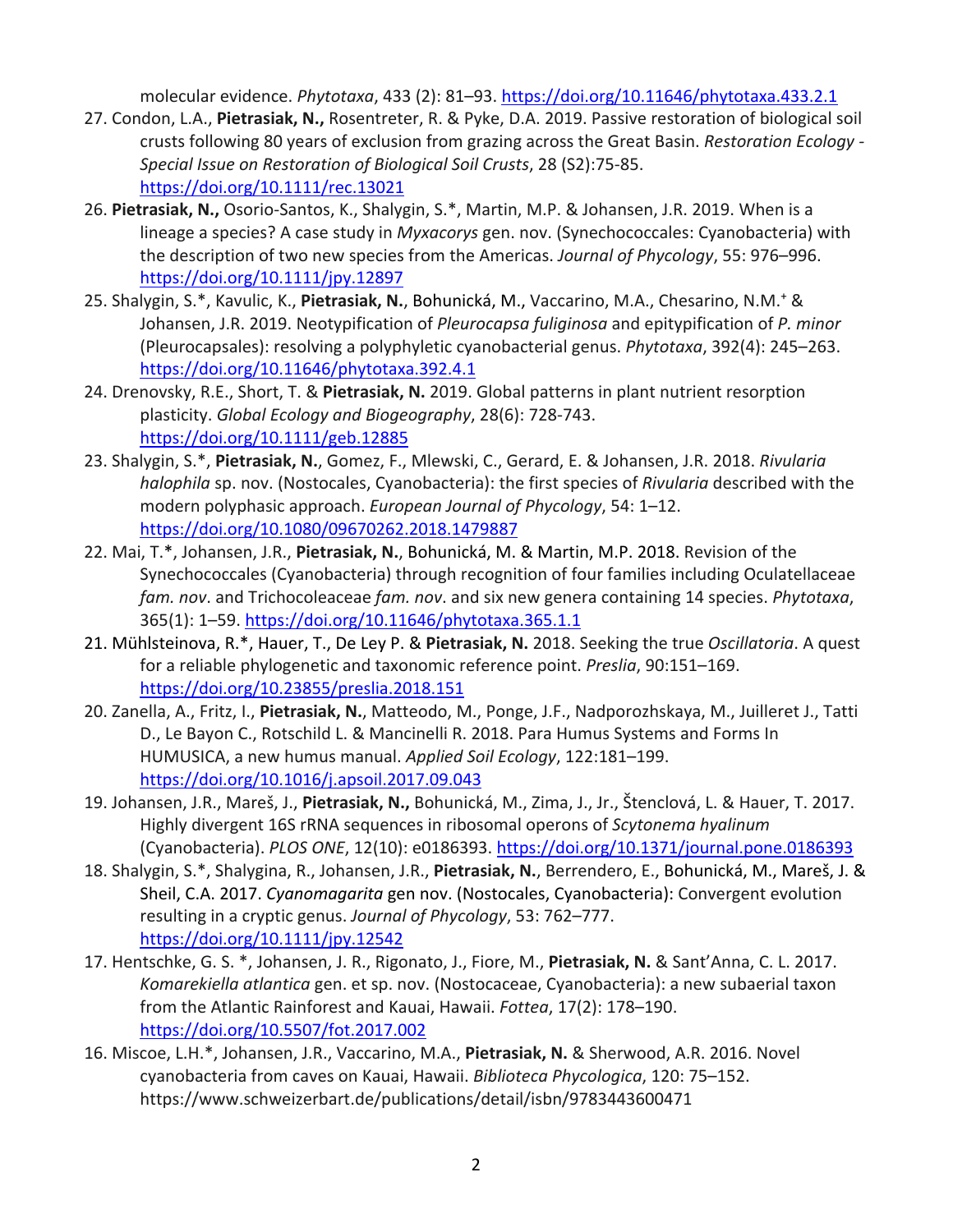- 15. Hentschke, G. S.\*, Johansen, J. R., **Pietrasiak, N.,** Fiore, M. de F., Rigonato, J., Sant'Anna, C.L. & Komárek, J. 2016. Phylogenetic placement of *Dapisostemonum* gen. nov. and *Streptostemon*, two tropical Microchaetacean genera (Cyanobacteria). *Phytotaxa*, 245: 129-143. https://doi.org/10.11646/phytotaxa.245.2.4
- 14. Burke, D.J., **Pietrasiak, N.,** Situ, S.F., Abenojar, E.C., Porche, M., Kraj, P., Lakliang, Y. & Samia, A.C.S. 2015. Iron Oxide and titanium dioxide nanoparticle effects on plant performance and root associated microbes. *International Journal of Molecular Sciences*, 16: 23630–23650. https://doi.org/10.3390/ijms161023630
- 13. García, V.\*, Aranibar, J. & **Pietrasiak, N.** 2015. Multiscale effects on biological soil crust cover and distribution in the central Monte Desert. *Acta Oecologica*, 69: 35–45. https://doi.org/10.1016/j.actao.2015.08.005
- 12. Bohunická, M., **Pietrasiak, N.,** Johansen, J.R., Berrenderro Gomez, E., Hauer, T., Gaysina, L. & Lukešová, A. 2015. *Roholtiella*, gen. nov. (Nostocales, Cyanobacteria) - a tapering, filamentous cyanobacteria within the Nostocaceae. *Phytotaxa*, 197: 84–103. https://doi.org/10.11646/phytotaxa.197.2.2
- 11. **Pietrasiak, N.,** Mühlsteinová, R.\*, Siegesmund, M. & Johansen, J.R. 2014. Phylogenetic placement of *Symplocastrum* (Phormidiaceae, Cyanobacteria) with descriptions of two new species: *S. flechtnerae* and *S. torsivum. Phycologia,* 53: 529–541. https://doi.org/10.2216/14-029.1
- 10. Osorio-Santos, K., **Pietrasiak, N.**, Bohunická, M., Miscoe, L.H.\*, Kovácik, L., Martin, M.P. & Johansen, J.R. 2014. Seven new species of *Oculatella* (Pseudanabaenales, Cyanobacteria). *European Journal of Phycology*, 49: 450–470. https://doi.org/10.1080/09670262.2014.976843
- 9. Patzelt, D.J., Hodač, L., Friedl, T., **Pietrasiak, N.** & Johansen, J.R. 2014. Biodiversity of soil cyanobacteria in the hyper-arid Atacama Desert, Chile, assessed by culture dependent and independent approaches. *Journal of Phycology*, 50: 698–710. and independent approaches. *Journal of Phycology*, 50: 698–710. https://doi.org/10.1111/jpy.12196
- 8. Mühlsteinová, R.\*, Johansen, J.R., **Pietrasiak, N.,** Martin, M.P., Osorio-Santos, K. & Warren, S.D. 2014. Polyphasic characterization of *Trichocoleus desertorum* sp. nov. (Pseudanabaenales, Cyanobacteria) from desert soils and phylogenetic placement of the genus *Trichocoleus. Phytotaxa*, 193: 241–261. https://doi.org/10.11646/phytotaxa.163.5.1
- 7. Mühlsteinová, R.\*, Johansen, J.R., **Pietrasiak, N.** & Martin, M.P. 2014. Polyphasic characterization of *Kastovskya adunca* gen. et comb. nov. (Oscillatoriales, Cyanobacteria) from desert soils of the Atacama Desert, Chile. *Phytotaxa,* 193: 216–228. https://doi.org/10.11646/phytotaxa.163.4.2
- 6. **Pietrasiak, N.,** Drenovsky, R.E., Santiago, L.S. & Graham, R.C. 2014. Biogeomorphology of a Mojave Desert Landscape – configurations and feedbacks of abiotic and biotic land surfaces during landform evolution. *Geomorphology,* 206: 23–36. https://doi.org/10.1016/j.geomorph.2013.09.015
- 5. Pietrasiak, N., Regus, J.U., Johansen, J.R., Lam, D.<sup>+</sup>, Sachs, J.L. & Santiago, L.S. 2013. Biological soil crust community types differ in key ecological functions. *Soil Biology and Biochemistry,* 65: 168– 171. https://doi.org/10.1016/j.soilbio.2013.05.011
- 4. Martínez-Berdeja, A.\*, Pietrasiak, N., Tamase, A.<sup>+</sup>, Ezcurra, E. & Allen, E.B. 2013. Living where others dare not: Microhabitat distribution and seed retention in *Chorizanthe rigida*, a basicarpic desert annual. *Journal of Arid Environments,* 97: 120–126. https://doi.org/10.1016/j.jaridenv.2013.05.010
- 3. Flechtner, V.R., **Pietrasiak, N.** & Lewis, L.A. 2013. Newly revealed diversity of eukaryotic algae from wilderness areas of Joshua Tree National Park (JTNP). *Monographs of the Western North American Naturalist,* 6: 43–63. https://doi.org/10.3398/042.006.0103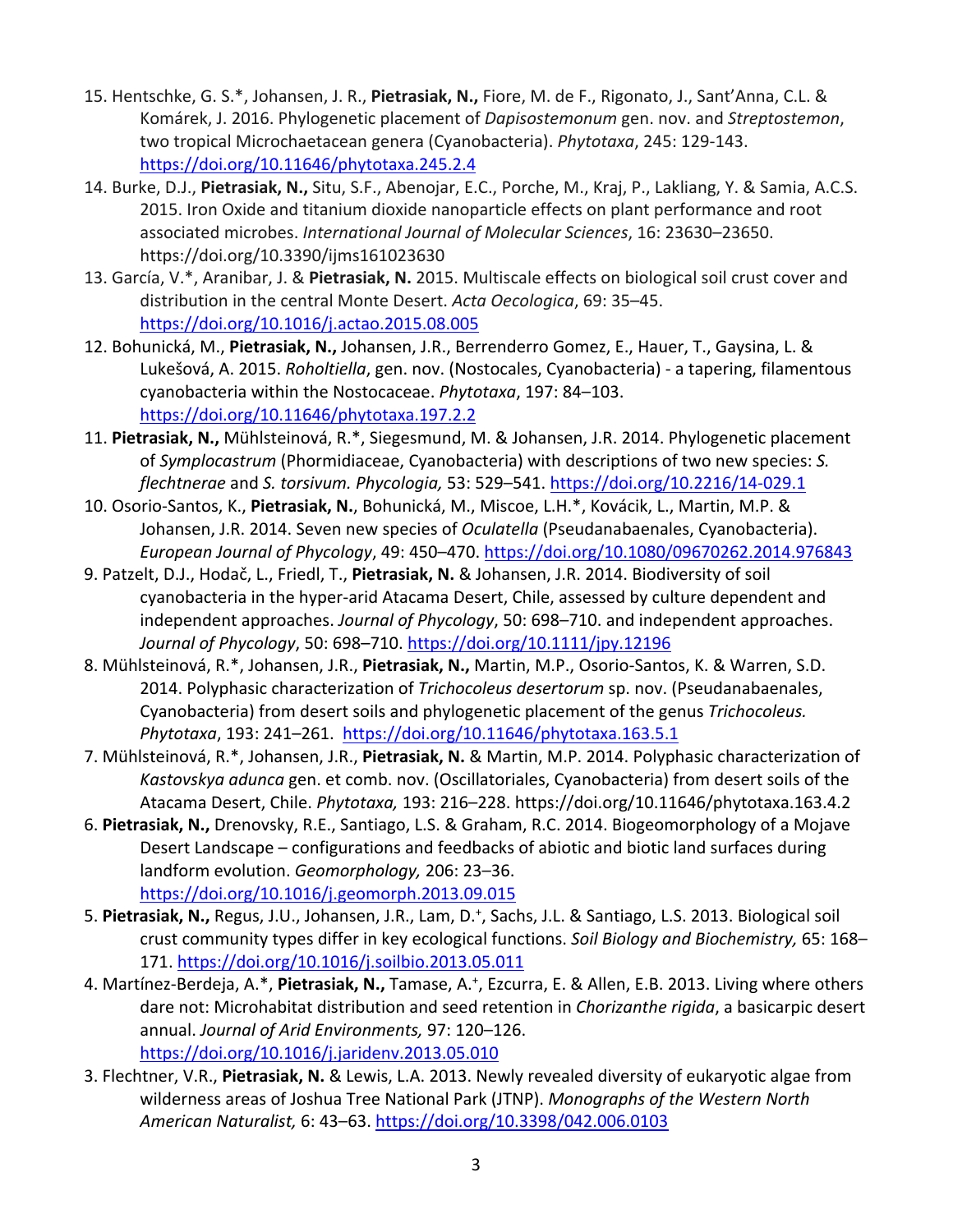- 2. **Pietrasiak, N.,** Johansen, J.R., La Doux, T. & Graham, R.C. 2011. Spatial distribution and comparison of disturbance impacts to microbiotic soil crust in the Little San Bernardino Mountains of Joshua Tree National Park, California. *Western North American Naturalist,* 71: 539–552. https://scholarsarchive.byu.edu/wnan/vol71/iss4/12
- 1. **Pietrasiak, N.,** Johansen, J.R. & Drenovsky, R.E. 2011. Geologic composition influences distribution of microbiotic crusts in the Mojave and Colorado Deserts at the regional scale. *Soil Biology and Biochemistry,* 43: 967–974. https://doi.org/10.1016/j.soilbio.2011.01.012

#### **IN PEER-REVIEW**

- \*indicating mentored/co-mentored graduate; \*indicating mentored undergraduate students.
- 4. Pombubpa, N.\*, **Pietrasiak, N.,** De Ley P. & Stajich, J.E. Temporal weather variation influences biocrust bacterial dynamic changes at Joshua Tree National Park, USA. Geoderma, in review.
- 3. Lovett, B.B.\*, **Pietrasiak, N.,** Pan, Z., Lehnhoff, E.A., Truscott, T.T. Heat and light response of *Microcoleus vaginatus* (Cyanobacteria). *Geoderma*, in review.
- 2. Stovall, M.\*, Ganguli, A.G., Faist, A., Schallner, J.W., Yu, Q. & **Pietrasiak, N.** Can biological soil crusts still be prominent landscape components in rangelands? A case study from New Mexico, USA. *Geoderma*, in review.
- 1. Omari, H.\*, **Pietrasiak, N.,** Ferrenberg, S., Nishiguchi, M.K. A spatiotemporal framework reveals contrasting factors shaping biocrust microfloral and microfaunal assemblages in the Chihuahuan Desert. *Geoderma*, in review.

## **OTHER PUBLICATIONS**

- 4. Pombubpa, N., Kurbessoian, T., Stajich, J.E. **Pietrasiak, N.** & La Doux, T. 2020. Exploring the microbial diversity in biological soil crusts at Joshua Tree National Park. *Joshua Tree Science.* https://www.nps.gov/articles/exploring-the-microbial-diversity-in-biological-soil-crusts-atjoshua-tree-national-park.htm
- 3. Bowker, M. A., Belnap, J., Büdel, B., Sannier, C., **Pietrasiak, N.,** Eldridge, D., Rivera-Aguilar, V. 2016. Chapter 10. Controls on distribution patterns of biological soil crusts at the micro- to global scales. In: Belnap, J. & Lange, O. (eds.): *Biological soil crusts: structure, function and management*. Springer. 3rd edition.
- 2. **Pietrasiak, N.** 2014. Field guide to classify biological soil crusts for ecological site evaluation. *USDA-NRCS Technical Reference*. The current version can be viewed at: http://www.nrcs.usda.gov/wps/portal/nrcs/main/soils/ref/#field\_guides
- 1. **Pietrasiak, N.** & Johansen, J.R. 2014. Microbiotic soil crust communities in California's deserts are ecologically critical. *Fremontia* 42: 18–19.

## **FUNDED GRANTS AND CONTRACTS**

## *EXTERNAL (Research Credit: \$1,133,385; Total Award Involvement: \$13,830,426):*

2020: • Subaward PI with Jin, L. (Lead-PI), Darrouzet-Nardi, A., Lougheed, V., McLaren, J., Ma, L., Xu, J., Engle, M., Gutierrez, H., Karplus, M., Tweedie, C. E., Mauritz-Tozer, M., Warak, M.C., Gill, T., Pierce, J., Zhu, M., Curry, M.: "Network Cluster: Patterns and Controls of Ecohydrology, CO2 Fluxes, and Nutrient Availability in Pedogenic Carbonate-Dominated Dryland Critical Zones." NSF & University of Texas, El Paso (Research Credit: \$210,279; Total Award: \$5,269,319). • Co-PI with Peters, D. (Lead-PI), Bestelmeyer, B., Hanan, N., Archer, S., Bestelmeyer, S., Brungard, C., Garcia-Pichel, F., Herrick, J., Monger, C., Okin, G, Sala, O., Schooley, R., Tweedie, C. & Vivoni, E.: "Long –Term Research at the Jornada Basin (LTER VII)." NSF (Research Credit: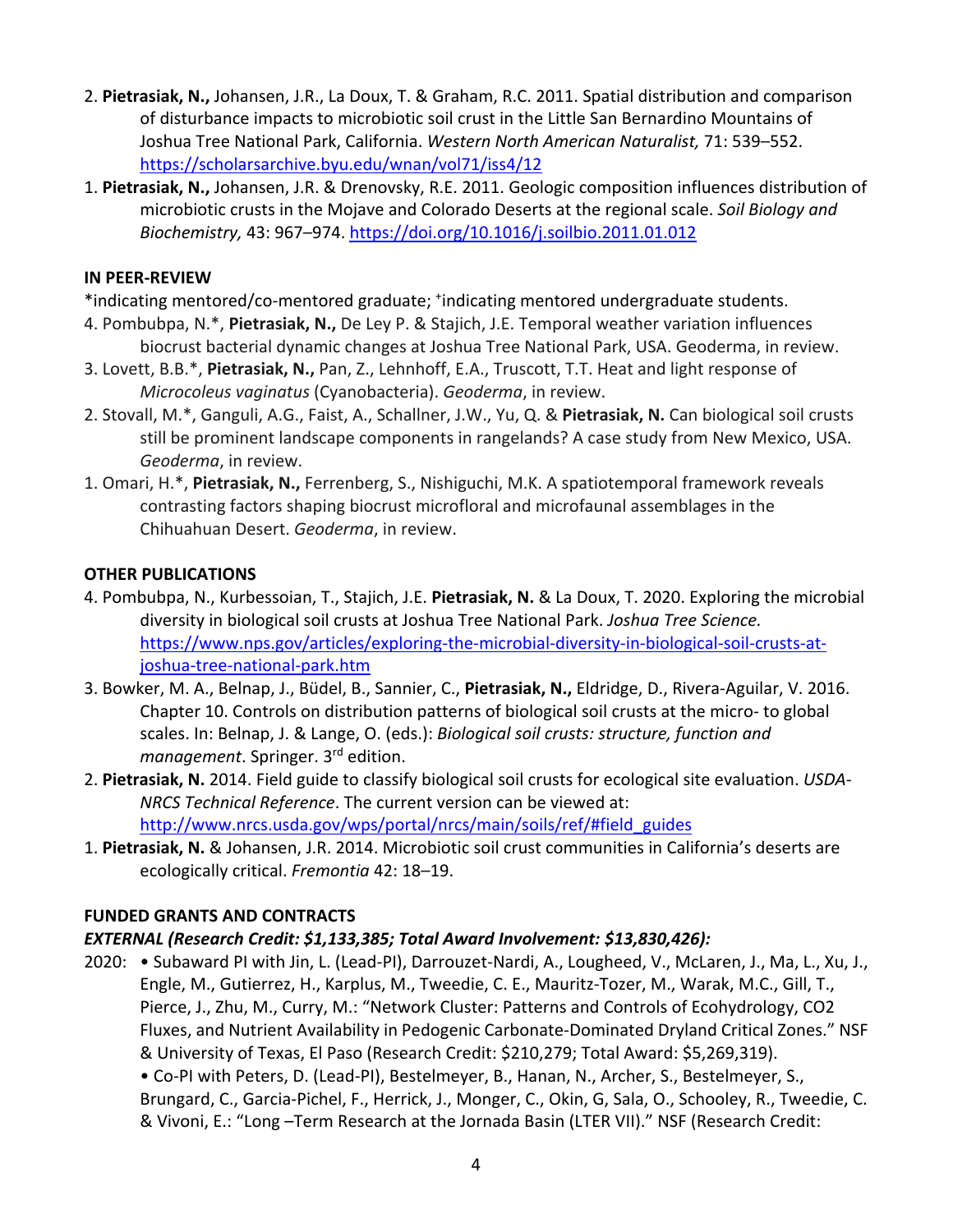\$300,533; Total Award: \$ 4,508,000).

- 2019: Co-PI with Ferrenberg, S., Faist, A., Holguin, O., Bailey, D.: "Investigating the role of the soil surface microbiome in germination, establishment, andgrowth of rangeland plants." USDA NIFA (Research Credit: \$93,748; Total Award: \$749,982).
- 2018: PI: "BPSS: Floristic inventory of Organ Mountains cryptogams a first step towards monitoring soil and air health." US DOI/BLM (Total Award: \$45,000).

• PI with Bailey, D., Johansen, J.R. & Polle, J.: "CSP-New Investigator: Understanding phylogenomic relationships and photosynthetic pigment evolution in terrestrial cyanobacteria." Joint Genome Institute (JGI) (Total Award Estimated: \$21,000).

• Co-PI with Hom, E. (Lead-PI) & Stajich, J.E.: "CSP-FICUS: Probing microbial interactions and coordinated trophic responses in biological soil crusts." JGI and EMSL (Total Award Estimated: \$136,202).

• Co-PI with Ganguli, A. (Lead-PI): "Ecosystem Health in the Rio Puerco Watershed." USDA/Natural Resources Conservation Service (Research Credit: \$15,000; Total Award: \$75,000).

• Co-PI with Peters, D. (Lead-PI), Bestelmeyer, B., Hanan, N., Archer, S., Bestelmeyer, S., Brungard, C., Garcia-Pichel, F., Herrick, J., Monger, C., Okin, C, Sala, O., Schooley, R., Tweedie, C. & Vivoni, E.: "Long –Term Research at the Jornada Basin (LTER VII)." NSF (Research Credit: \$150,267; Total Award: \$2,254,000).

2017: • PI: "Development of a Soil Crust Identification Guide for White Sand National Monument Citizen Science Program". US DOI/NPS (Total Award: \$99,930).

• PI: Amendment to: "Application of an Area-Based Quality Index (ABQI) to assess & manage biological soil crusts in the Mojave & Sonoran Deserts." US DOI/BLM (Total Award: \$53,772).

• Co-PI with Fuentes-Soriano, S. (Lead-PI), Bailey, D. & Ganguli, A.: "Consolidating, modernizing and harnessing the full potential of two herbaria collections at New Mexico State University." NSF (Research Credit: \$42,296; Total Award: \$422,960).

• Co-PI with Lehnhoff, E.A. (Lead-PI), Libbin, J., Sanogo, S., Thomas, S., Idowu, O. &Schutte, B.: "Cover crops in the southwest: Obtaining ecosystem services while minimizing water use." USDA NIFA (Research Credit: \$7,480; Total Award: \$149,601).

• Co-PI with Brungard, C.W. (Lead-PI): "Tools and Techniques for Biological Soils Crust Survey." US DOI/BLM (Research Credit: \$13,195; Total Award: \$65,978).

- 2016: Co-PI with Ganguli, A. (Lead-PI) & Young, K.: "Effects of conservation practices on ecosystem health in the Rio Puerco Watershed." USDA NRCS (Research Credit: \$15,000; Total Award: \$50,000).
- 2015: PI: "Application of an Area-Based Quality Index (ABQI) to assess & manage biological soil crusts in the Mojave & Sonoran Deserts." US DOI/BLM (Total Award: \$23,000).
- 2013: PI: UCR, Nematology Department, Research Contract (Total Award: \$42,000).
	- PI: UCR, Environmental Science Department, Research Contract (Total Award: \$6,970).
- 2012: PI: PSA Grant in Aid of Research, Phycological Society of America. (Total Award: \$1,500). • PI: California Desert Research Fund, The Community Foundation, serving Riverside and San Bernardino Counties (Total Award: \$3,634).
- 2009: Co-PI with R.C. Graham (Lead-PI): Desert Southwest Cooperative Ecosystem Studies Fund, NRCS-USDA (Total Award: \$40,000).
- 2007: PI: JTNP Graduate Student Research Grant, JTNP Association (Total Award: \$2,000). • PI: California Desert Research Fund, The Community Foundation, serving Riverside and San Bernardino Counties (Total Award: \$2,000).
- 2006: PI: California Desert Research Fund, The Community Foundation, serving Riverside and San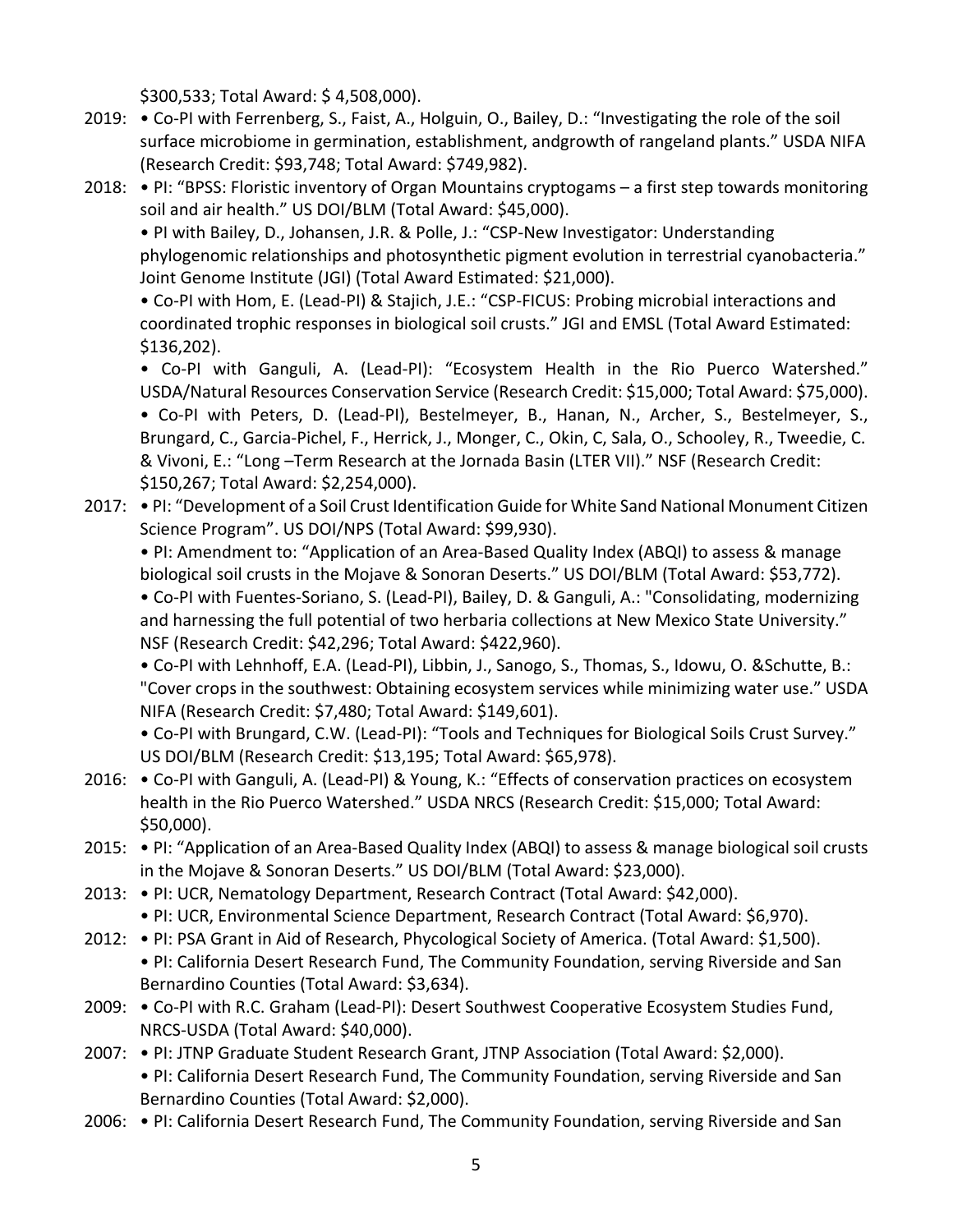Bernardino Counties (Total Award: \$4,000).

### *INTERNAL (Total Award Involvement: \$185,804)*

- 2021: Awarded as PI with R. Heerema & J. Randall: "Mycorrhizal fungi of NM Pecan Crops." NMSU AES Graduate Research Award (Total Award: \$40,000).
	- Awarded as PI with A. Ulery, A. Romero-Olivares, M. Hoellrich, & J. Mikenas: "Plant the Moon Challenge Student Competition." NM Space Grant (Total Award: \$10,000).
- 2020: Awarded as Co-PI with R.J. Heerema & J.J. Randall: "Revealing the New Mexico pecan root-soil microbiome to improve plant health and productivity." (Total Award: \$49,903).
- 2019: Awarded as PI with A. Darrouzet-Nardi and C.E. Tweedie: "Carbon cycling dynamics in Chihuahuan Desert biological soil crusts." Graduate research fellowship program Jornada Basin LTER & NMSU (Total Award: \$6,000).
- 2017: Awarded as Co-PI with E.A. Lehnhoff, D. Bailey, B. Bestelmeyer and D. Burke: "Understanding the Role of the Soil Microbial Community in Driving Plant Invasions." NMSU Impact Grant (Total Award: \$39,901).
- 2016: Awarded as PI: "Relationships and Feedbacks between the Exotic *Eragrostis lehmaniana,* the Native *Bouteloua eriopoda,* and their Associated Soil Microbial Communities in Chihuahuan Desert Landscapes." NMSU AES Graduate Research Award (Total Award: \$40,000).

#### **AWARDS AND HONORS**

| 2019:      | . Early Career for the University Research Council Award for Exceptional     |
|------------|------------------------------------------------------------------------------|
|            | Achievements, Office of the Vice President for Research and Graduate School. |
|            | • Global Activity Award, College of ACES, NMSU.                              |
| 2016:      | • Editor's Citation for Excellence in Manuscript Review Award. SSSAJ.        |
| 2008-2012: | · Graduate Student Fellowship: \$134K, Graduate School, UCR.                 |
| 2011:      | · Bingham Fellowship \$2,000, Environmental Sciences Department, UCR.        |
|            | • Outstanding Teaching Assistant Award, UCR.                                 |
| 2010:      | • SSSA 05 Division Grad. Student Oral Presentation Competition 3rd Place.    |
|            | . Bingham Fellowship \$1,350, Environmental Sciences Department, UCR.        |
| 2005-2007: | · Graduate Assistantship Scholarship: \$18K. Graduate School, JCU.           |
|            |                                                                              |

## **TEACHING EXPERIENCE**

## **Instructor**

|                         | Spring 2021-2018, Fall 2016: • Soils (SOIL2110 & SOIL2110L).          |
|-------------------------|-----------------------------------------------------------------------|
| Biannual since 2017:    | • Soil Microbiology (SOIL476 & SOIL476L).                             |
| <b>Spring 2020:</b>     | • Internship in Environmental Science (ES391).                        |
| Fall 2019:              | • Special Research Programs: Advanced Soil Microbiology (SOIL598).    |
| <b>Spring 2019:</b>     | • Special Topics: Phylogenetics of epilithic cyanobacteria (SOIL450). |
| Spring 2019, 2018:      | • Special Topics: Biological Soil Crusts (SOIL500).                   |
| Fall 2018:              | • Special Topics: Cyanobacteria from Yosemite NP (SOIL450).           |
| <b>Spring 2016:</b>     | • Preparing a thesis proposal (SOIL599).                              |
| <b>Guest Lecturer</b>   |                                                                       |
| Spring 2021, Fall 2019: | · Arid Lands (GEOG 4307, UTEP), Topic: Biological Soil Crusts.        |

| Spring 2021, Fall 2019: | $\bullet$ Arid Lands (GEOG 4307, UTEP), Topic: B |
|-------------------------|--------------------------------------------------|
| Fall 2018:              | • Experimental Systems in Genetics (G            |

ENE110), Topic: The desert soil microbiome – utilizing genetics to discover and understand desert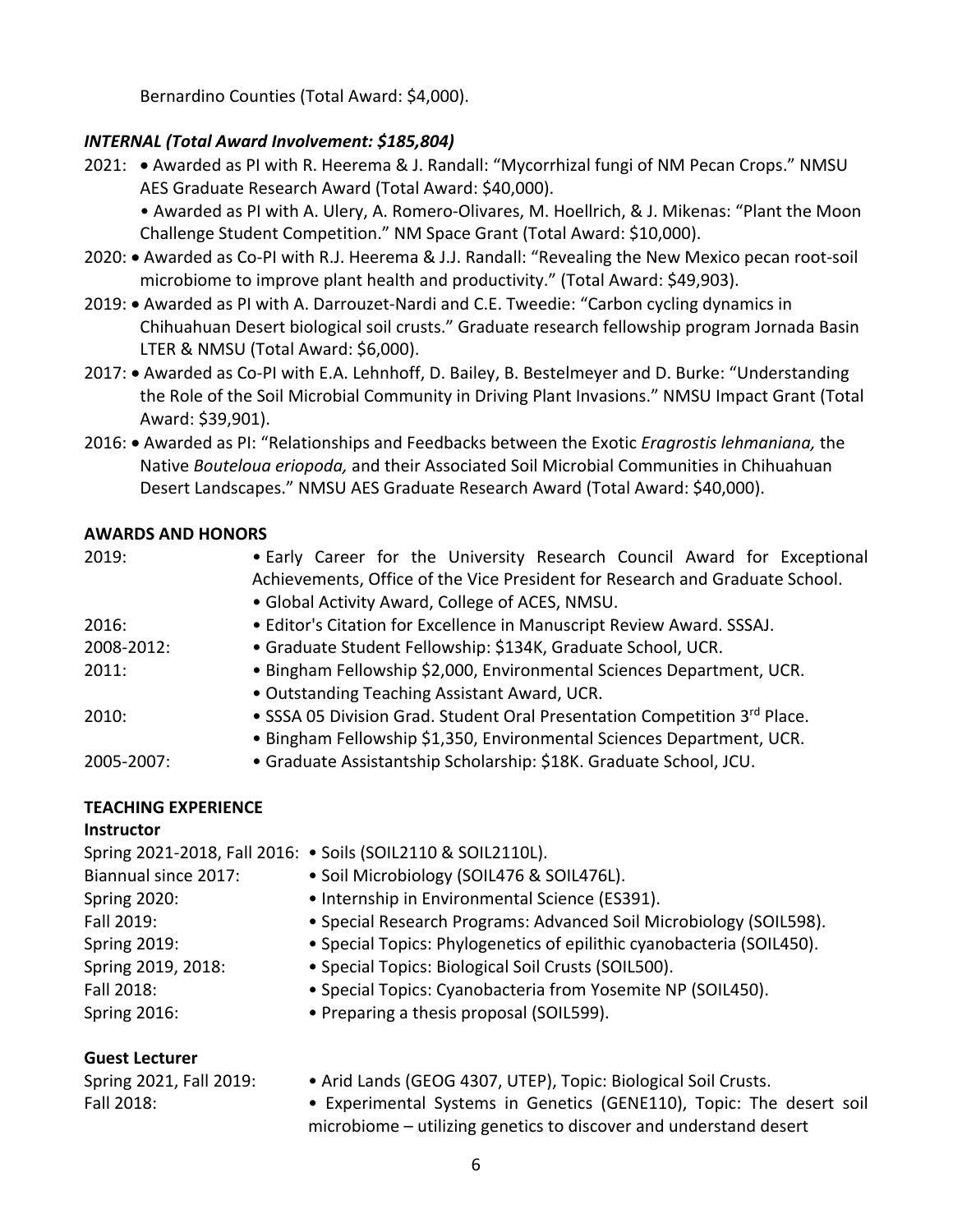microbes. Fall 2017: • **•** Experimental Systems in Genetics (GENE110), Topic: Phylogenetics of terrestrial cyanobacteria - Utilizing genes to describing new species in cyanobacteria. Spring 2016: • Soils SOIL252), Topic: Physical, chemical, and biological weathering; Soil taxonomy (total of 2 lectures). • Environmental Behavior of Pesticides (EPWS420), Topic: Understanding the ecology of microbes in situ.

### **MENTORING/ADVISING EXPERIENCE**

2015-present: . Committee chair and mentor to graduate students: J. Korfhage (M.S. graduate of Spring 2017), M. Stovall (M.S., graduate of Fall 2018), A. Dominguez (M.S., graduate of Fall 2019), A. Swanson (M.S., graduate of Spring 2021, Co-Chair), M. Hoellrich (M.S., in progress), J. Mikenas (M.S. in progress).

> • Research mentor to graduate students: H. Omari, T. Mai, M. Omer, N. Pombubpa, B. Palmer.

> • Research mentor to undergraduate students: M. Stovall, F. Hansen, C. Chavez, M. Estrada, A. Granite, R. Ward, C. Simpson, D. Matta, S. Stinson, T. Watson, K. Tovar, N. Luke, D. Palacios.

> • Research mentor to NSF REU undergraduate students: F. Hansen (NMSU), H. Dallas (CSU), C. Villalobos (UTEP), S. Stinson (NMSU), A. Tafoya, (NMSU).

• Research mentor to HHMI and Honors College undergraduate student: F. Hansen (NMSU, graduate of Spring 2019), T. Watson (NMSU, graduate of Fall 2021).

- 2019-present: Supervisor and mentor to research assistant A. Dominguez.
- 2018: Supervisor and mentor to research assistant J. Kilgore.
- 2017: Research mentor of international student S. Shalygin.
- 2012-2015: Committee member and mentor of two M.S. graduate students, mentor to 6 graduate M.S. & 9 undergraduate students in research at JCU.

## **ORAL PRESENTATIONS (30 presentations, 19 as invited speaker)**

- 2021: **Invited speaker:** "The backstage crew How soil microbes keep dryland ecosystems running smoothly". Departmental Seminar, Biology Department, Idaho State University, Pocatello, ID. • **Invited speaker:** "Friends or Foes – The Impact of the Biocrust Soil Microbiome to Aeolian Processes". WMO SDS-WAS Pan-America Center and NASA Dust research working group meeting, Virtual Meeting.
- 2020: "Dryland soils: A cornucopia of cyanobacterial diversity". Virtual Annu. Meet., ASA-CSSA-SSSA.
	- "New Insights from Jornada Microbes". Jornada LTER Annual Meeting, Las Cruces, NM.

• "Fantastic Microbes And Where To Find Them". Plant and Environmental Sciences Department Graduate Student Seminar Series, NMSU, Las Cruces, NM.

# 2019: **• Invited speaker:** "Unearthing desert microbes", NMSU's Research and Creativity Week. University Research Council, NMSU, Las Cruces, NM.

**• Invited speaker:** "Get to know your desert soil microbes!", Plant Pathology seminar series, Department of Microbiology and Plant Pathology, University of California, Riverside, Riverside.

• "Living the gypsy life – Community ecology of gypsum biocrusts along a dune age gradient in the Chihuahuan Desert". BIOCRUST4, Queensland, Australia.

• "True slimers – A systematic study of desert *Hormoscilla* and Synechococcaceae-like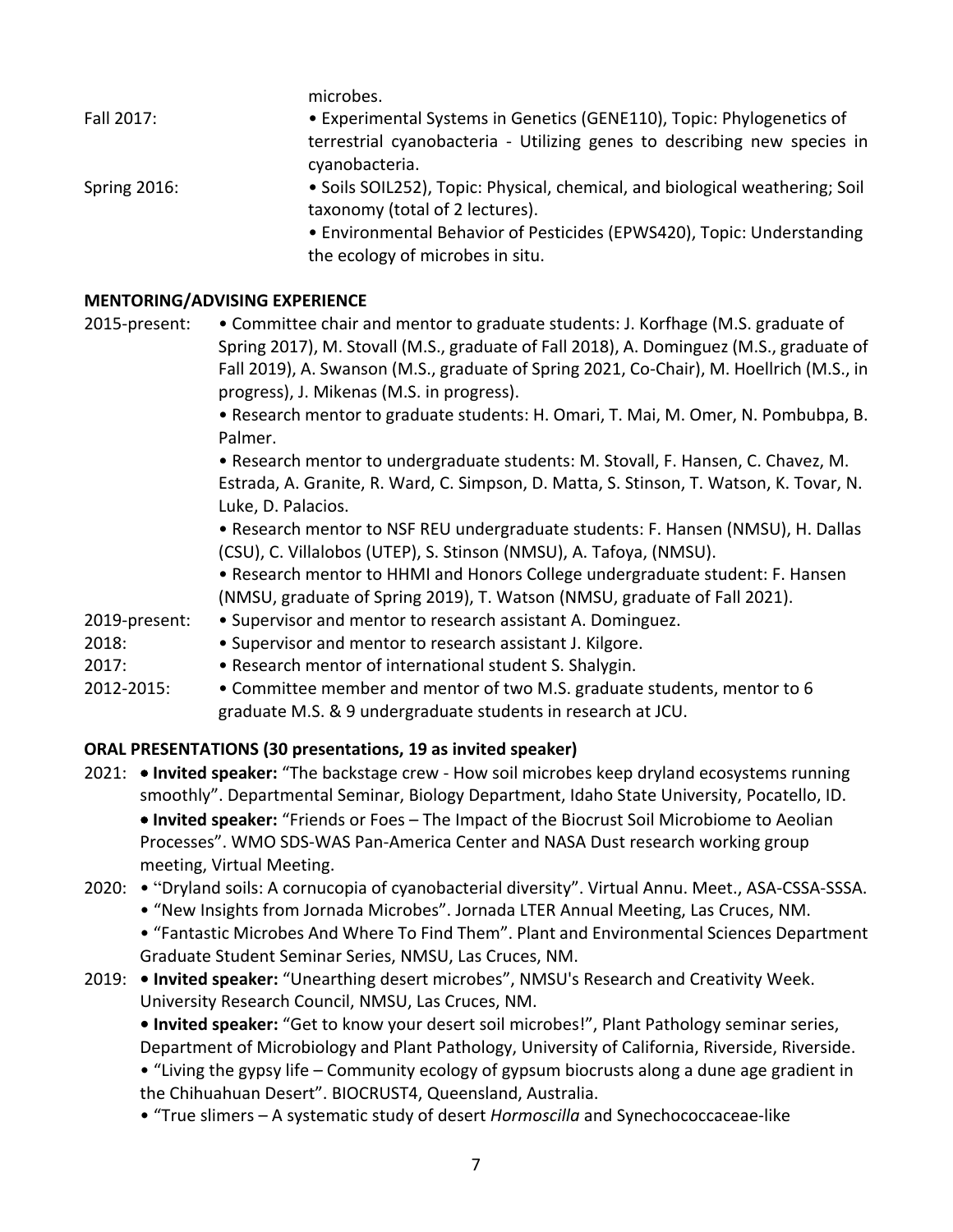cyanobacteria". IAC21,Queensland, Australia.

• "Stranger things – Terrestrial cyanobacterial diversity of White Sands National Monument, New Mexico, USA". IAC21,Queensland, Australia.

2018: • **Invited speaker: "**First patterns from Jornada Microbes". Jornada LTER Annual Meeting, Las Cruces, NM.

• "And you see your gypsy – A study of terrestrial cyanobacterial communities from gypsum soils". Joint PSA and ISOP Meeting, Vancouver, Canada.

2017: • **Invited speaker: "**Biological soil crust - an integral part of the desert landscape". Graduate Student Seminar, Geology Dept., UTEP, El Paso, TX.

• **Invited speaker:** "Diversity and distribution of soil Cyanobacteria in South Western U.S.". 14th Biennial Conference of Science & Management on the Colorado Plateau & Southwest Region, Flagstaff, AZ.

• **Invited speaker:** "Demystifying the microbial black box – first insights". Jornada LTER Annual Meeting, Las Cruces, NM.

• **Invited speaker:** "Illuminating the diversity of soil cyanobacteria from North America". Annu. Meet., PSA, Monterey Bay, CA.

• **Invited speaker:** "Exploring Dry Microbes - You won't believe how much fun you can have studying dryland algae". Mega Micro Seminar, Biology Dept., NMSU, Las Cruces, NM.

2016: • **Invited speaker:** "A voyage into the extreme – Exploring dryland algae". Ludwig Maximilian University, Munich.

• **Invited speaker: "**The Jornada – a playground for biocrust research." Jornada LTER Annual Meeting, Las Cruces, NM.

- 2014: **Invited speaker:** "The biocrust, nematode, landscape love triangle insights into a complex relationship." IANIGLA, Centro Científico Tecnológico, Mendoza, Argentina.
- 2013: "Biodiversity of cyanobacteria in biological soil crusts of the Mojave Desert." IAC19, Cleveland, OH.

• **Invited speaker:** "Desert biota, soils, and the landscape - a different evolutionary story. Biology Department Seminar, John Carroll University, Cleveland, OH.

2012: • **Invited speaker:** "Linking biological soil crusts, ecosystem functions and landforms." The 2nd Biennial California Desert Research Symposium, Redlands, CA.

• **Invited speaker**: "The effects of geomorphology and associated soil properties on biological soil crust abundance and distribution". ESA Annual Meeting, Portland OR.

2010: • "Recognizing Biological soil crusts in Southern CA - A Field Guide for Soil Surveys". Intern. Annu. Meet., ASA-CSSA-SSSA, Long Beach, CA.

• **Invited speaker**: "Biogeomorphology of biological soil crusts in the Mojave Desert". BIOCRUST1, Retzbach-Zellingen, Germany.

2009: • **Invited speaker**: "Biogeography of biological soil crusts in the Mojave Desert". CNPS Mojave Desert Chapter Meeting, Victorville College, Victorville, CA. • **Invited speaker**: "Ecology and Diversity of Soil Algae of the Mojave Desert". Mojave National

Preserve Soils Scoping Session, Barstow, CA

2008: • "Ecology and Diversity of Biological Soil Crusts in Joshua Tree National Park". Seminar in the Soil and Water Science Program, University of California, Riverside, CA.

• "Microbiotic crust distribution and development in diverse Mojave Desert plant communities". The 1st Biennial California Desert Research Symposium Contributing to the Understanding and Conservation of Desert Wilderness, Redlands, CA.

# **POSTER PRESENTATIONS (12 presentations)**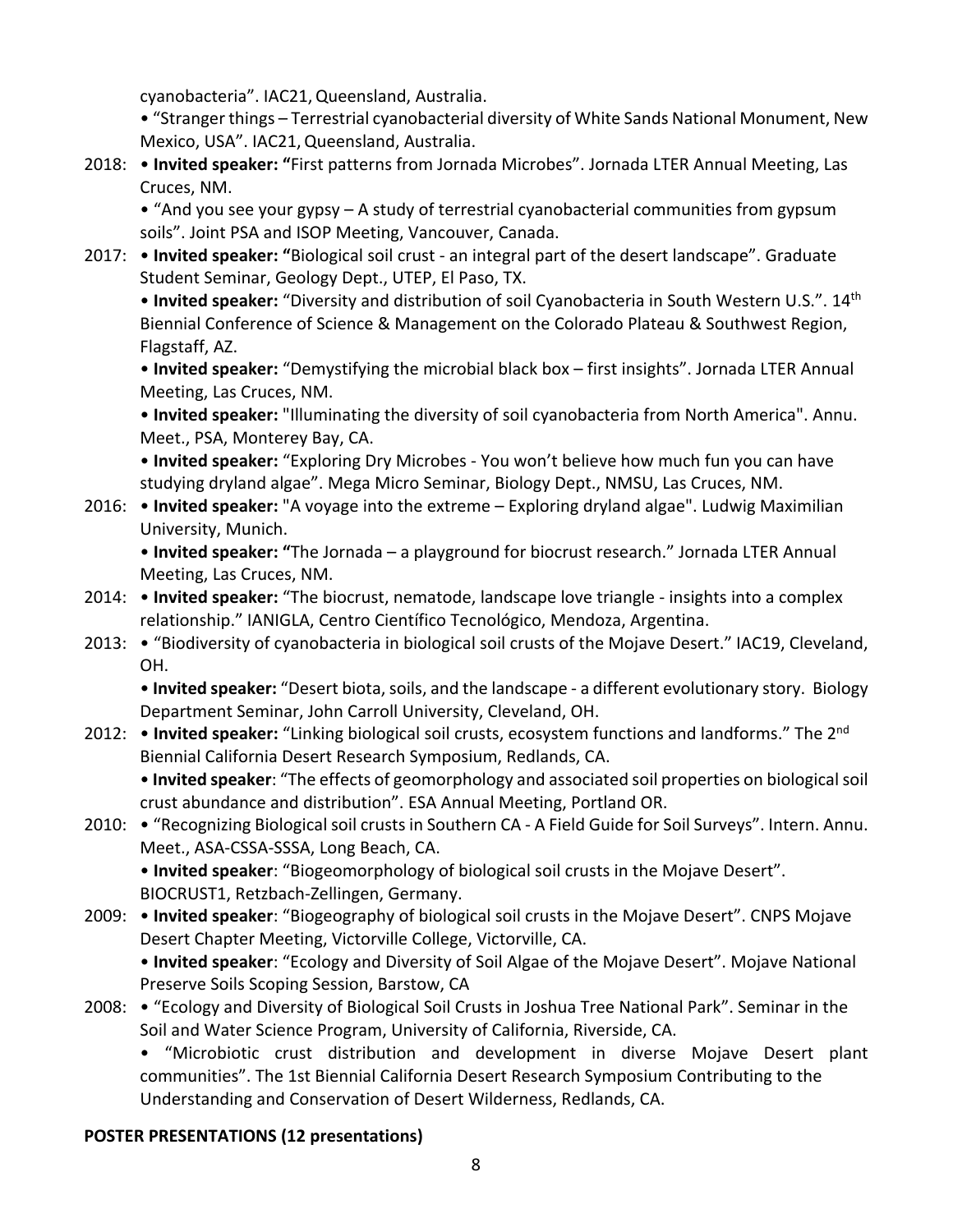\* indicating mentored graduate; + indicating undergraduate students

- 2020: Pietrasiak, N., Watson, T.<sup>+</sup>, Condon, L.: "First insights into the cyanobacterial diversity from biocrusts of the Great Basin Desert". Virtual Annu. Meet., ASA-CSSA-SSSA. • Pietrasiak, N., Granite, A.<sup>+</sup>, Stovall, M.S.<sup>+</sup>, Shalygin, S.\* & Johansen, J.R.: "Revealing the cyanobacterial diversity of a wet rock wall at Vernal Falls, Yosemite National Park, CA." Botany 2020. Virtual Meeting.
- 2019: **Pietrasiak, N.,** Hauer, T., Mühlsteinová, R.\*, Michaud, G.: "Scraping the surface of cyanobacterial diversity from wet rock walls in New Mexico, USA." IAC21,Queensland, Australia.
- 2016: **Pietrasiak, N.,** Stovall, M.\*, Shalygin, S.\* & Johansen, J.R.: "Subaerial epilithic cyanobacteria from Yosemite National Park, California, USA." IAC20, Innsbruck, Austria.
- 2015: Korfhage, J.<sup>+</sup>, Pietrasiak, N. (Presenter), Hillery, J.<sup>+</sup>, Reider, I.<sup>+</sup>, De Ley, P., Short, T., Johansen J.R.: "Shall we eat? – A desert tardigrade's question in front of an algae dish." In PSA Abstracts, 50<sup>th</sup> Annu. Meet., PSA, Philadelphia, PA.
- 2013: **Pietrasiak, N.,** Mühlsteinová, R\*. & Johansen, J.R.: "Would the real *Microcoleus steenstrupii* stand up?". IAC19, Cleveland, OH. • **Pietrasiak, N.,** Martin, M.P. & Johansen, J.R.: "*Myxacorys* gen. nov. (Pseudanabaeanales): A

new cyanobacterium from desert soils in the western hemisphere". IAC19, Cleveland, OH.

- 2012: De Ley, P. **Pietrasiak**, **N.**, Tandingan De Ley, I., Flor-Peregrin, M.E., Gow, J. & Graham, R.C.: "Nematode community analyses in five mesoscale landforms from a piedmont fan skirt in the Mojave Desert". California Desert Research Symposium, Redlands, CA.
- 2011: **Pietrasiak, N.**, Johansen, J.R. & Graham, R.C.: "Microbiotic soil crust abundance and community diversity varies according to mesoscale landform pattern in the Mojave Desert". Joint. Annu. Meet., PSA/ISoP Seattle, WA.
- 2008: **Pietrasiak, N.**, Johansen, J.R., La Doux, T. & Graham, R.C.: "Biogeography of microbiotic soil crust in high vs. low recreational use areas within the Wonderland of Rocks of Joshua Tree National Park, California". Annu. Meet., PSA/ASBP Honolulu, HA.

• **Pietrasiak, N.**, Hirmas, D.R., Graham, R.C. & Bozhilov, K.N.: "Mineralogy of a paralithic horizon (well weathered bedrock) in the Mojave Desert". Joint. Annu. Meet., GSA/ASA /CSA/SSSA/GCAGS/HGS, Houston, TX.

2007: • **Pietrasiak, N.,** Johansen, J.R., La Doux, T.: "Biogeography of microbiotic crusts in Joshua Tree National Park". ESA/SER Annual Joint Meeting, San Jose, CA.

## **ORAL PRESENTATIONS BY MENTORED STUDENTS**

\* indicating mentored graduate; + indicating undergraduate students

2021: • Martin, D.<sup>+</sup>, Stajich, J.E., Pietrasiak, N., Kurbessoian, T.\*, Ward, R.<sup>+</sup>: "Surf or Turf: Comparative analysis of carotenoid genes from Cyanobacteria isolated from biological soil crusts". Photosynthesis Mini Symposium, UC Davis, Virtual Meeting.

• Hoellrich, M.\*, Ferrenberg, S., Darrouzet-Nardi, A., Pietrasiak, N.: "Linking Biogeochemical Function and Microbial Diversity in Chihuahuan Desert Biocrusts". NMSU Plant and Environmental Sciences Department Graduate Student Seminar, Las Cruces, NM.

2020: • Omer, M.\*, Guldan, S.J., VanLeeuwen, D., Pietrasiak, N., Idowu, O.J., Ulery, A.L.: "Soil Biological Measurements Under Different Management Systems in an Irrigated Arid Agroecosystem". Tri Societies (Agronomy, Crop Science, Soil Science) Annual Joint Meeting, Virtual Meeting. • Pombubpa, N.\*, Pietrasiak, N., Stajich, J.: "Temporal Variability in Weather Impacts Biocrust Microbial Communities at Joshua Tree National Park, CA, USA." Virtual Annu. Meet., ASA-CSSA-SSSA.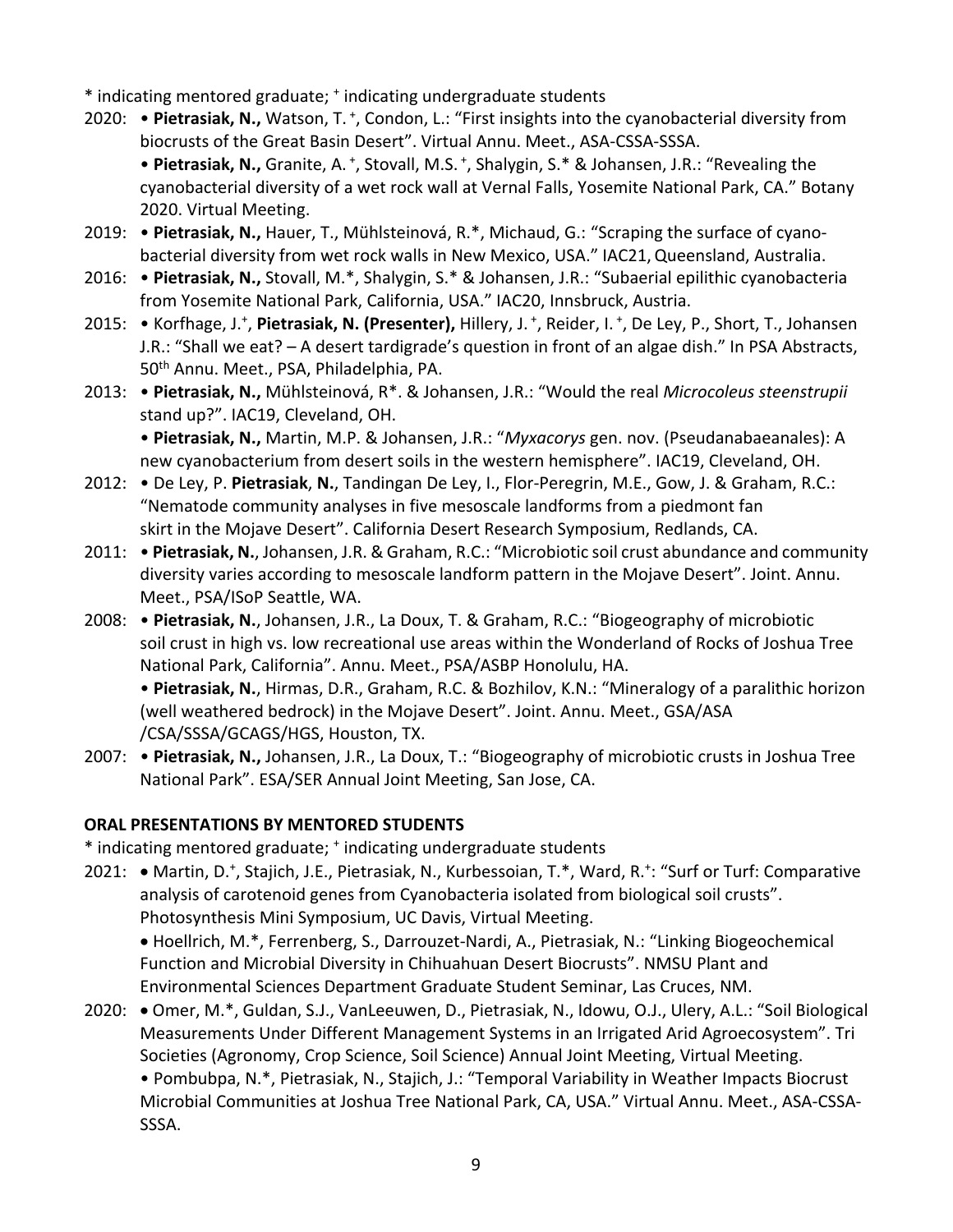• Watson, T.+ Pietrasiak, N., Condon, L.: "Revealing Cyanobacterial Diversity in the Great Basin Desert". HHMI Symposium, Las Cruces, NM.

• Hoellrich, M.\*: "Linking Biogeochemical Function and Microbial Diversity in Chihuahuan Desert Biocrusts." Jornada LTER Annual Meeting, Las Cruces, NM.

• Stinson, S.<sup>+</sup>: "Do Biological Soil Crust Mediate Germination and Growth of Native and Invasive Grasses?" Jornada LTER Annual Meeting, Las Cruces, NM.

2019: • Dominguez, A.\*, Lehnhoff, E., Pietrasiak, N.: Contrasting the grass rhizosphere microbial communities of the invasive *Eragrostis lehmanniana* and native *Bouteloua eriopoda,* and investigating their responses to climate manipulation". NMSU Biosymposium, Las Cruces, NM.

• Pombubpa, N.\*, Pietrasiak, N., De Ley, P., Stajich, J.: "Fungal-Bacterial Networks structuring biocrust in Mojave Desert, USA. 87<sup>th</sup> Annual meeting of the MSA, Minneapolis, MN. • Hansen, F.<sup>+</sup>: "Characterizing and linking the soil microbial communities of the Chihuahuan Desert to environmental factors and physical disturbance". Megamicro Seminar Series, Biology Department, NMSU, Las Cruces, NM.

• Estrada, M.,<sup>+</sup> Pietrasiak, N., Hanan, N, Burke, D.: "Comparing rhizosphere microbial communities in Creosote, Tarbush, and Mariola". Annu. Meet., SRM, Minneapolis, MN. • Stovall, M., Pietrasiak, N., Ganguli, A., Schallner, J.: "The role of biological soil crusts in the management of the Rio Puerco watershed". Soils across latitudes, 2018-2019 International Soils Meeting, San Diego, CA.

2018: . Omari, H., Pietrasiak, N., De Ley, P., Ferrenberg, S., Nishiguchi, M.: "Spatiotemporal variations of microorganismal communities within biological soil crusts at the Jornada Rangeland". Joint PSA and ISOP Meeting, Vancouver, Canada.

• Lovett, B., Pietrasiak, N. & Truscott, T.: "Unraveling the motility of the terrestrial cyanobacterium *Microcoleus vaginatus"*. Joint PSA and ISOP Meeting, Vancouver, Canada. • Pombubpa, N.: "Comprehensive bioinformatics analysis pipeline development to study soil

microbial communities of Jornada Basin LTER". Jornada LTER annual meeting, Las Cruces, NM. • Omari, H.: "Spatiotemporal variations of microorganismal communities within biological soil

crusts". Jornada LTER annual meeting, Las Cruces, NM.

• Omari, H., Pietrasiak, N., Nishiguchi, M.: "Microorganismal communities of biocrusts in the Chihuahuan Desert". NMSU Biosymposium, Las Cruces, NM.

• Stovall, M., Pietrasiak, N., Ganguli, A.: "Distribution of biological soil crusts and their influence on soil stability in the Rio Puerto watershed". NMSU Biosymp., Las Cruces,NM.

2017: • Mai, T., Johansen, J.R., Pietrasiak, N, Bohunická, M., Martin, M.P.: "Subaerophytic cyanobacteria from wet rockwalls in Utah". Joint PSA and ISOP Meeting, Annu. Meet., PSA, Monterey Bay, CA.

• Shalygin, S., The first steps towards the revision of the polyphyletic genus: *Pleurocapsa* (Cyanobacteria). Annu. Meet., PSA, Monterey Bay, CA.

# **POSTER PRESENTATIONS BY MENTORED STUDENTS**

\* indicating mentored/co-mentored graduate; + indicating undergraduate students

2021: • Hoellrich, M.\*, Darrouzet-Nardi, A., Santiago, L., Pietrasiak, N.: "Biocrust Community Composition and Implications for Carbon Flux Under Timed Light Incubation". 59th Annual Northeast Algal Symposium, Virtual Online Meeting.

• Hoellrich, M.\*, Darrouzet-Nardi, A., Santiago, L., Pietrasiak, N.: "Biocrust carbon flux under timed light incubation". NMSU Biosymposium, Las Cruces, NM. (Voted best poster presentation).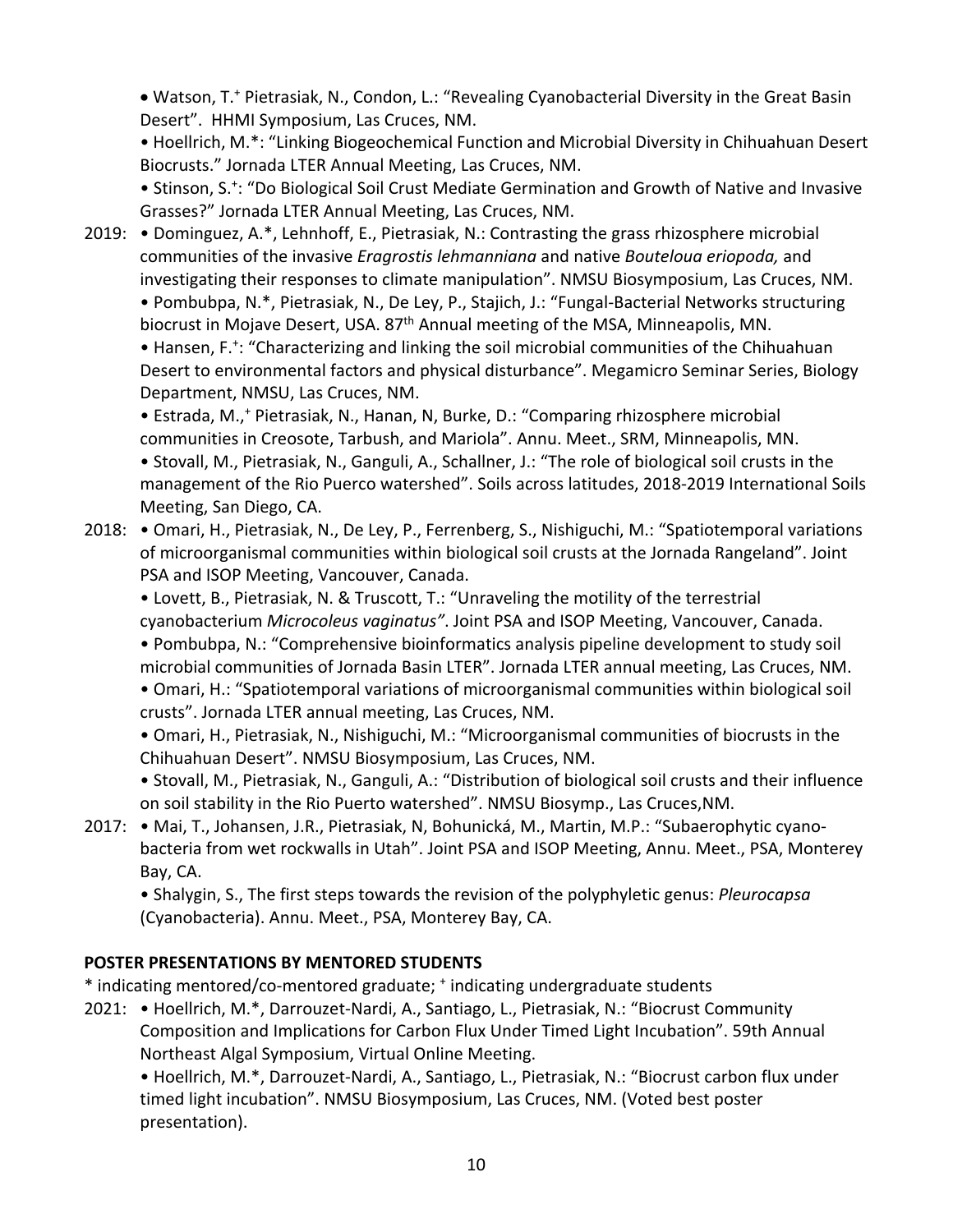2020: • Hoellrich, M., Darrouzet-Nardi, A., Ferrenberg, S. & Pietrasiak, N.: "Biocrust carbon fixation under timed light incubation." Virtual Annu. Meet., ASA-CSSA-SSSA.

• Swanson, A., Pietrasiak, N., Pruitt, D. & Cormier, J.: "Soil health parameter and PLFA trends under different management practices: A case study." Virtual Annu. Meet., ASA-CSSA-SSSA.

• Kurbessoian, T., Pombubpa, N., Pietrasiak, N., Coleine, C., Selbmann, L. & Stajich, J.E.: "Black yeast as desert sunscreen: Assessing the genetic composition of black yeasts found within biological soil crusts." Virtual Annu. Meet., ASA-CSSA-SSSA.

• Martin, D., Kurbessoian, T., Nguyen, T., Pietrasiak, N., Holm, E., Ward, R. & Stajich, J.E.: Surf or Turf: Comparative analysis of carotenoid genes from Cyanobacteria isolated from biological soil crusts." Virtual Annu. Meet., ASA-CSSA-SSSA.

• Watson, T.<sup>+</sup>, Pietrasiak, N., Condon, L. "Characterization and Description of Soil Cyanobacteria in the Great Basin Desert". Virtual NMSU Research and Creativity Week, Las Cruces, NM.

• Swanson, A.\*, Jha, G., Pietrasiak, N., Creegan, E., Guzman, I., Ulery, A. "NMSU Composting Club: Teaching through Hands-On Experience". 2020 NACTA Virtual Conference.

· Watson, T.<sup>+</sup>, Pietrasiak, N., Condon, L. "Revealing cyanobacterial diversity from biocrusts after 80-years of grazing recovery in the Great Basin Desert". URCAS, Las Cruces, NM.

2019: • Dominguez, A., Pietrasiak, N., Estrada, M.<sup>+</sup>, Burke, D., Hanan, N. P. "First Insights into the Rhizosphere Microbiomes of Four Native Chihuahuan Desert Shrubs: Creosote, Mariola, Mesquite, and Tarbush". Annu. Meet., ASA/CSA/SSSA, San Antonio, TX.

• Hoellrich, M.<sup>+</sup>, Young, K., Pietrasiak, N., Darrouzet Nardi, A.: "Comparative nitrogen fixation rates in biocrusts". UTEP Campus Office of Undergrad Research Initiatives, El Paso, TX.

• Kurbessoian, T.\*, Pombubpa, N.\*, Pietrasiak, N., Stajich, J., Coleine, C., Selbmann, L.: "Just deserts? Exploring the diversity of melanized fungi in rocks and biological soil crusts". 87<sup>th</sup> Annual meeting of the Mycological Society of America, Minneapolis, MN.

• Hansen, F.<sup>+</sup>: "Characterizing and linking the soil microbial communities of the Chihuahuan Desert to environmental factors and physical disturbance". URCAS, Las Cruces, NM.

• Estrada, M.,+ Pietrasiak, N., Hanan, N, Burke, D.: "Comparing rhizosphere microbial

communities in Creosote, Tarbush, Mesquite and Mariola". URCAS, Las Cruces, NM.

• Granite, A., Pietrasiak, N. Stovall, M., Shalygin, S., Ward, R., Johansen J.: "Discovering cyanobacterial diversity from Vernal Falls, Yosemite. URCAS, Las Cruces, NM.

• Dominguez, A.\*, Pietrasiak, N., Lehnhoff, E., Burke, D., Kyker, S.: "Revealing the rhizosphere microbial communities of the invasive *Eragrostis lehmanniana* and native *Bouteloua eriopoda* in a climate manipulation study". Soils across latitudes, 2018-2019 International Soils Meeting, San Diego, CA.

• Hansen, F.+ Pietrasiak, N., Peters, D., Anderson, J., Stajich, J., Pombubpa, N.\*: "The effect of vegetation zones, abiotic variables, and physical disturbance on soil microbial communities of the Chihuahuan Desert". Soils across latitudes, 2018-2019 International Soils Meeting, San Diego, CA.

## 2018: • Villalobos, C.<sup>+</sup>, Dominguez, A.\*, Lehnhoff, E.A., Pombubpa, N.\*, Pietrasiak, N.: "Soil Microbial Diversity Patterns at the Jornada Basin LTER, NM". SACNAS, San Antonio, TX.

• Omari, H.\*, Ferrenberg, S., De Ley, P., Pietrasiak, N., Nishiguchi, M.K.: "Spatiotemporal variations of microbial communities in biological soil crusts at the Jornada LTER". LTER All Scientist Meeting, Pacific Grove, CA.

• Taylor, M., Pietrasiak, N., Fučíková, K.: "A novel cryptic species of green algae from the California Desert". Joint PSA and ISOP Meeting, Vancouver, Canada.

• Hansen, F.<sup>+</sup>, Pietrasiak, N., Peters, D., Anderson, J., Stajich, J., Pombubpa, N.\*: "Revealing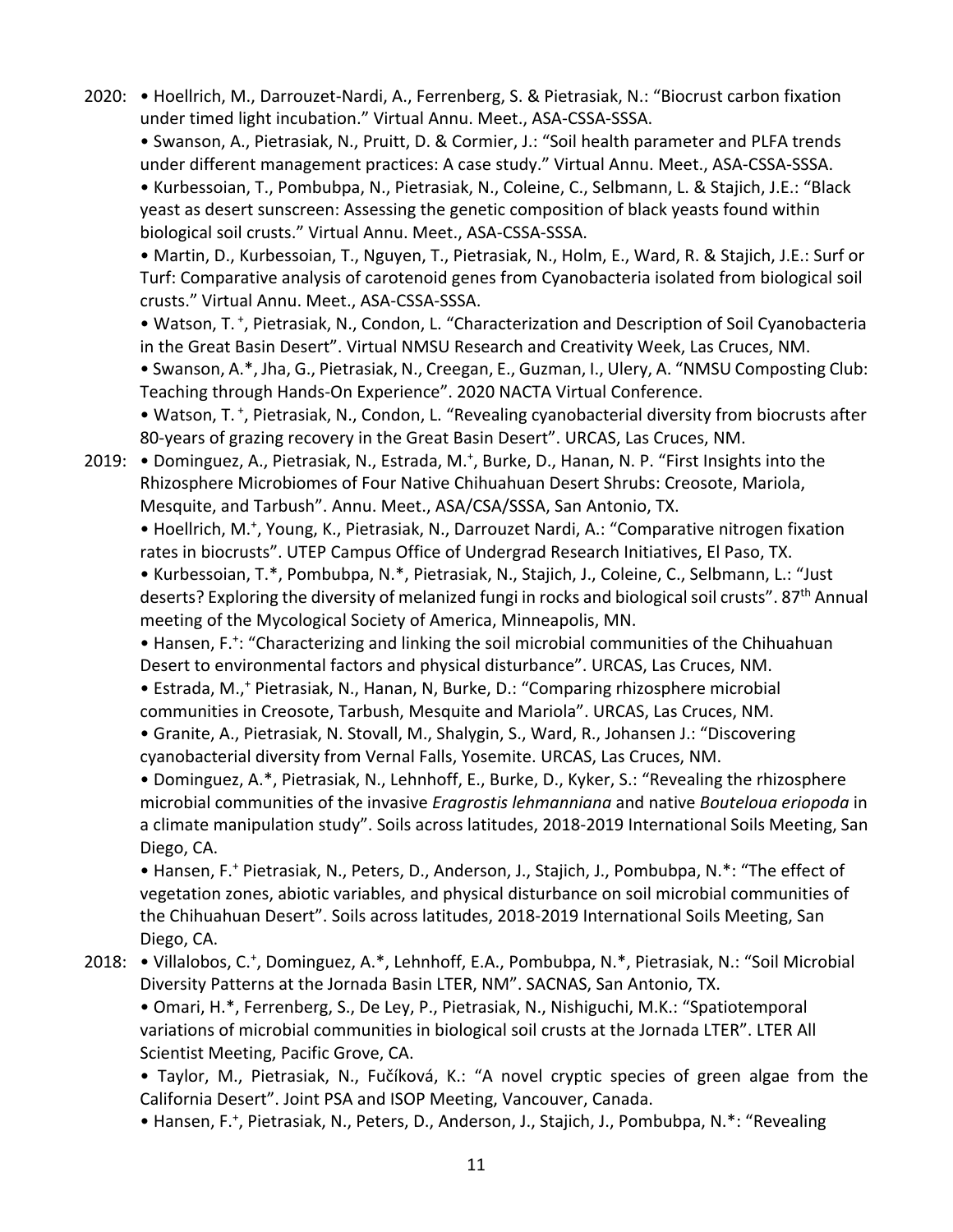microbial diversity from biological soil crusts of Jornada Basin vegetative zones". NMSU-HHMI Gala, NMSU, Las Cruces, NM.

• Dominguez, A.\*, Pietrasiak, N., Lehnhoff, E., Burke, D., Kyker, S.: "Comparing the rhizosphere microbial communities of the invasive lovegrass and native black grama". Jornada LTER annual meeting, Las Cruces, NM.

• Hansen, F.<sup>+</sup>, Pietrasiak, N., Peters, D., Anderson, J., Stajich, J., Pombubpa, N.\*: "Revealing microbial diversity from biological soil crusts of Jornada Basin vegetative zones". Jornada LTER annual meeting, Las Cruces, NM.

• Pombubpa, N.\*, De Ley, P., Pietrasiak, N., Stajich, J.: "Biological soil crusts microbial diversity in Mojave Desert, USA". 11th International Mycological Congress, International Mycological Association, San Juan, Puerto Rico.

• Dominguez, A.\*, Pietrasiak, N., Lehnhoff, E., Kyker, S.: "A comparison of the rhizosphere microbial communities of the invasive lovegrass and native black grama". First ACES open house, NMSU, Las Cruces, NM.

• Taylor, M., Pietrasiak, N., Fučíková, K.: "A novel cryptic species of green algae from the California Desert". NEAS Symposium, University of New Haven, New Haven, CT.

• Mai, T.\*, Pietrasiak, N., Bailey, D.: "Blue, green and beyond – The search for pigment related genes in Cyanobacteria genomes of the family Oculatellaceae". 13th Annual New Mexico Bioinformatics, Science and Technology Symposium, Santa Fe, NM.

• Dallas, H. <sup>+</sup> , Herrick, J., Van Zee, J., Pietrasiak, N.: "Long-term ecosystem resilience to anthropogenic disturbance in Southwestern New Mexico". CURC Awards Ceremony, Colorado State University, Fort Collins, CO.

• Dallas, H. <sup>+</sup> , Herrick, J., Van Zee, J., Pietrasiak, N.: "Long-term effects of anthropogenic disturbance in the Chihuahuan Desert". Student Ecology Symp., CSU, Fort Collins, CO. • Schallner, J.W.\*, Ganguli, A.C., Pietrasiak, N., Strait, R.: "Monitoring the Impacts of Conservation Practices on Ecosystem Health in the Rio Puerco Watershed". Annu. Meet., SRM, Sparks, NV.

2017: • Keller, L.\*, Ulery, A. L., Idowu, O. J., Brewer, C. E., Holguin, F. O., Pietrasiak, N.: "Biochar potential in arid agricultural soils". NM Sustainable Agriculture Conference, USDA Western SARE, Los Lunas, NM.

• Omer, M.N.\*, Idowu, O.J., Ulery, A., VanLeeuwen, D., Guldan, S.J., Pietrasiak, N., Marsalis, M.A.: "Impacts of crop management systems on arid land soil quality". Joint. Annu. Meet., ASA-CSSA SSSA, Tampa, FL.

• Stovall, M.S.\*, Pietrasiak, N., Ganguli A.C., Schallner J.: "Biological soil crust communities in conjunction with soil stability in the Rio Puerco watershed". Annu. Meet., PSA, Monterey Bay, CA.

• Schallner, J.W. \*, Ganguli, A.C., Pietrasiak, N., Young, K.R.: "Effects of conservation practices on ecosystem health in the Rio Puerco watershed". Annu. Meet., SRM, St. George, UT.

2016: • Baldarelli, L.M.\*, Johansen, J.R. & Pietrasiak, N.: "*Nostoc* and *Mojavia* species isolated from the soils of the Atacama Desert, Chile". BIOCRUST3, Moab, UT.

• Korfhage J.\*, Pietrasiak, N., Johansen, J.R. & De Ley, P.: "Tardigrades display preferential grazing of soil algae". BIOCRUST3, Moab, UT.

• Pombubpa N.\*, De Ley, P., Pietrasiak, N. & Stajich, J.E.: "Biological soil crusts microbiome diversity at Joshua Tree National Park, Granite Mountain, and Kelso Mountain". BIOCRUST3, Moab, UT.

• Hentschke, G. S. \*, Johansen, J. R., Rigonato, J., Fiore, M., Pietrasiak, N. & Sant'Anna, C.L.: "*Komarekiella atlantica* gen. et sp. nov. (Nostocaceae, Cyanobacteria): a new subaerial taxon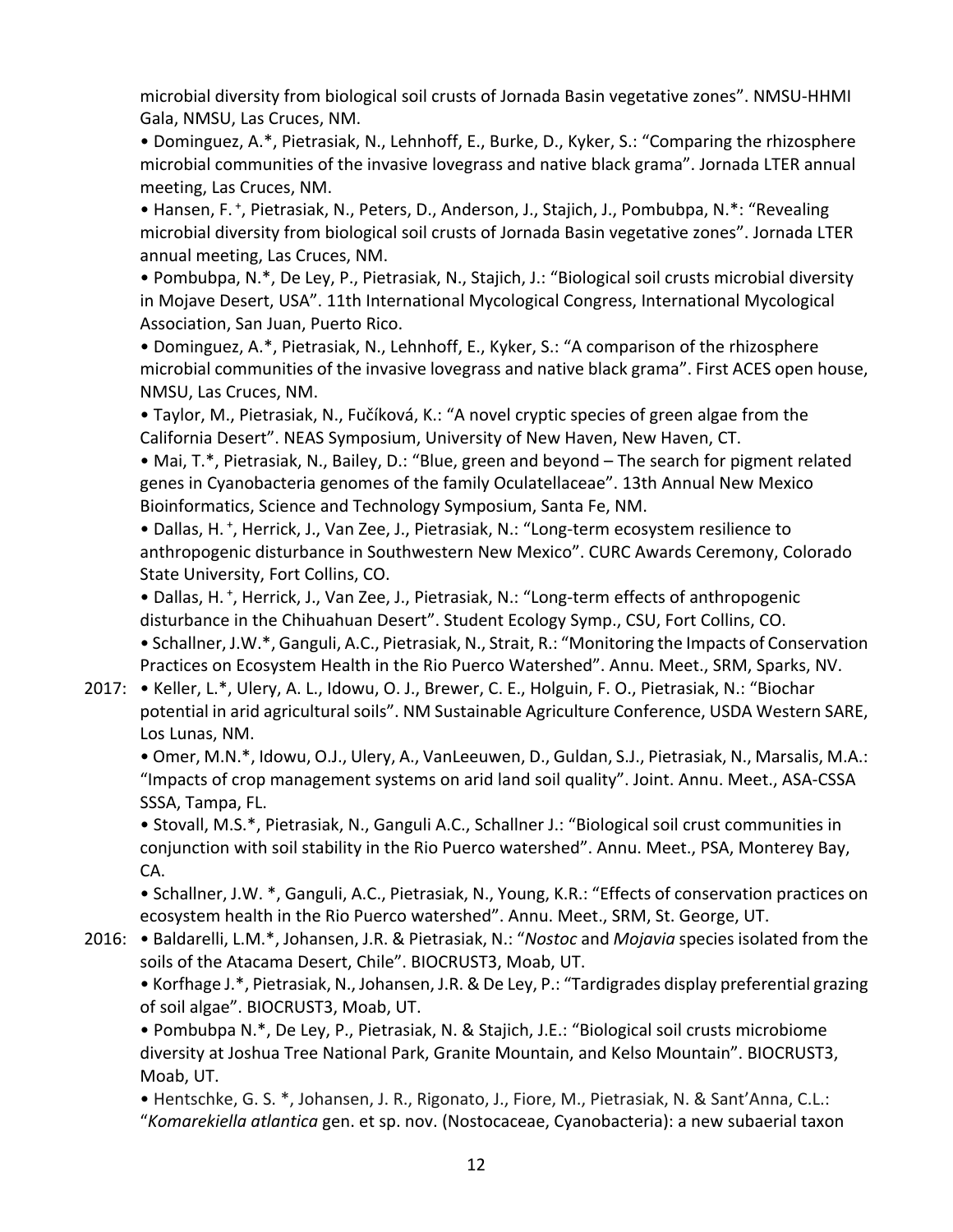from the Tropics". IAC20, Innsbruck, Austria.

• Johansen, J.R., Pietrasiak, N., Shalygin, S.\*: "Aerotope production in the benthic genus *Nostoc*: Molecular confirmation that *N. kihlmanii* belongs to *Nostoc* sensu stricto". Annu. Meet., PSA, Cleveland, OH.

• Mai, T.\*, Bohunická, M., Pietrasiak, N., Johansen, J.R.: "Understanding the deep phylogenetic relationships of the thin filamentous Synechococcales (Cyanobacteria)". Annu. Meet., PSA, Cleveland, OH.

- 2015: Mai, T.\*, Bohunická, M., Pietrasiak, N., Johansen, J.R.: "Taxonomic study of simple filamentous cyanobacteria from wet rock habitat in Utah". In PSA Abstracts, 50<sup>th</sup> Annu. Meet., PSA, Philadelphia, PA.
- 2014: Korfhage, J.<sup>+</sup>, Hillery, J.<sup>+</sup>, Pietrasiak, N., De Ley, P., Johansen J.R.: "What's for dinner? Feeding behavior of desert tardigrades and nematodes using algae". A Celebration of Scholarship, JCU, Cleveland, OH.

• Miscoe, L.H.\*, Johansen, J.R., Pietrasiak, N. & Sherwood, A.R.: "*Stenomitos rutilans* Miscoe et Johansen gen. et sp. nov.: A new taxon from Waikapala'e cave, Kauai, Hawaii". IAC19<sup>th</sup>, Cleveland, OH.

• Mühlsteinova, R.\*, Johansen, J.R., Pietrasiak, N. & Martin, M.P.: "Polyphasic characterization of *Kastovskia adunca* gen. et comb. nov. (Oscillatoriales, Cyanobacteria) from desert soils of the Atacama Desert, Chile". IAC19<sup>th</sup>, Cleveland, OH.

# **MEDIA COVERAGE**

2020: • Interviewed by Elizabeth Miller for New Mexico Magazine: White Sands Power Plants: https://www.newmexico.org/nmmagazine/articles/post/plants-at-white-sands-national-park.

• Interview for Nature Notes: Biocrusts: A Hidden World at Our Feet:

https://marfapublicradio.org/blog/nature-notes/biocrusts-a-hidden-world-at-our-feet/.

• Cyanobacterial culture collection featured in The Conversation:

https://www.youtube.com/watch?v=VSCM-GYmCsE&feature=emb\_logo.

2019: • Featured in Las Cruces Sun News:

https://www.lcsun-news.com/story/news/local/2019/08/03/research-yields-valuable-informationpublic-land-management/1910835001/?cid=twitter\_CrucesSunNews.

2018: • Featured in NMSU Newsletter, GYPWORLD research initiative:

https://newscenter.nmsu.edu/Articles/view/13304/nmsu-biologists-take-part-in-eu-funded-researchon-new-mexico-s-unique-gypsum-ecosystems.

# **OUTREACH**

- 2020: • Outreach activity: "Girls Can!" Career Exploration Conference, for 6<sup>th</sup> grade girls in Dona Ana County organized by the American Association of University Women, held at Dona Ana Community College East Mesa Campus. We were talking about why recycling is important, how engineers can develop ways to reuse old materials, and as an application were making new paper from scrap paper.
- 2012-2019: Biological Soil Crust of Joshua Tree National Park, 1 credit unit workshop UCR Extension, offered at Desert Institute, Joshua Tree National Park, California.
- 2019: Invited instructor: "Chihuahuan Desert biocrusts diversity and ecological importance", Jornada Basin LTER Desert Ecology Short Course.

• Workshop Organizer with Sara Fuentes (NMC herbarium) for a workshop on lichen morphology and identification. Assisted instructor Sergio Muriel, PhD candidate, in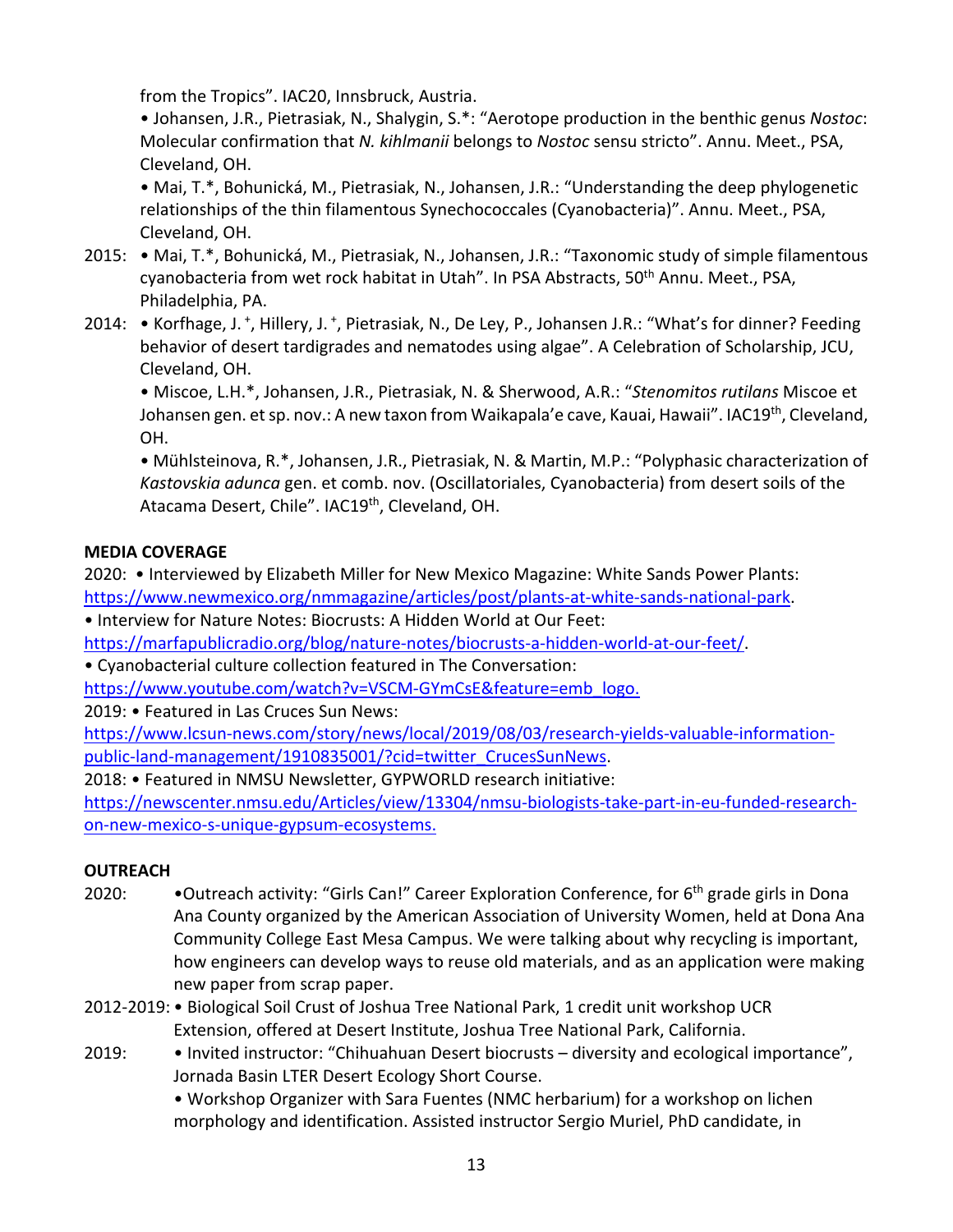instructing the workshop. 15 NMSU graduate students from the College of ACES and CAS participated.

- 2018: Invited talk: "A closer look into the cryptogam diversity at White Sands National Monument", Native Plant Society New Mexico, Las Cruces Chapter. • One-hour outreach activity to 4H youth: "Soil and the Amazing World of Desert Plants", State 4-H Conference, NMSU, Las Cruces, NM.
	- Soil biology outreach activity to East Picacho Elementary School 1st graders, NMSU.
- 2017: Invited talk: "The Hidden World of Biological Soil Crusts", Native Plant Society New Mexico, Las Cruces Chapter.
- 2016: Sigma Xi's Science Café talk on: "Exploring the world of desert soil and rock algae", Las Cruces Museum of Nature and Science.
- 2008-2010: Biological Soil Crust of Joshua Tree National Park, 1-day workshop open to public, Desert Institute, Joshua Tree National Park, CA.
- 2013: Project ¿QUE?, tutored a 1-week long science camp for  $7<sup>th</sup>$  grade middle school Hispanic children, John Carroll University, OH.
- 2013: Field class, organized and taught a 1.5 hr outdoor field class to  $2^{nd}$  grade students Our Shepherd Lutheran School, Painesville, OH.
- 2011: Training on classification and identification of biological soil crusts, USDA-NRCS Victorville Service Center, Victorville, California, Training on classification and identification of biological soil crusts.

## **PROFESSIONAL AND UNIVERSITY SERVICE**

2015-present: • Developer and curator of the living algae culture collection at NMSU currently housing >500 strains of terrestrial cyanobacteria and algae.

• Serving in two departmental committees (currently: Retention; Awards; past: Graduate Studies, Curriculum, Ad Hoc Space) and one interdisciplinary committee (Molecular Biology Recruitment and Admission).

2020: • Judge for the undergraduate and graduate student oral and poster competition at the NMSU University Research and Creativity Week.

• 1-day BLM NM AIM field crew training in recognizing Biocrusts of the Chihuahua Desert.

- 2019: Invited instructor: A five-day course with the title: "Biological Soil Crust Ecology and Diversity." to IANIGLA staff and students. Instituto Argentino de Nivología y Glaciología y Ciencias Ambientales (IANIGLA), Centro Científico Tecnológico, Mendoza, Argentina, 6 participants.
	- Member of search committee for Microbiology Assistant Professor, Biology Dept., NMSU.

• Poster Judge for the graduate student poster competition at the NMSU University Research and Creativity Week.

• One-week training of postdoc Christy Meredith (Jornada Basin LTER) in molecular biology ("wet lab") methods.

• Co-organized and coordinated the Jornada Basin LTER Desert Ecology Short Course for >30 undergraduate and graduate students involved in research at the JER, NM.

• Two-day training of graduate student Jessica Castro, NMSU in soil biological field sampling and biological soil crust identification.

• Host of visiting scholar K. Fuciková (Assumption College, MA) and her undergraduate student V. Williamson for 1 week. Organized and lead field sampling campaign of soil algae collections in the Organ Mountain Desert Peak Monument as well as White Sands National Monument and provided logistic support.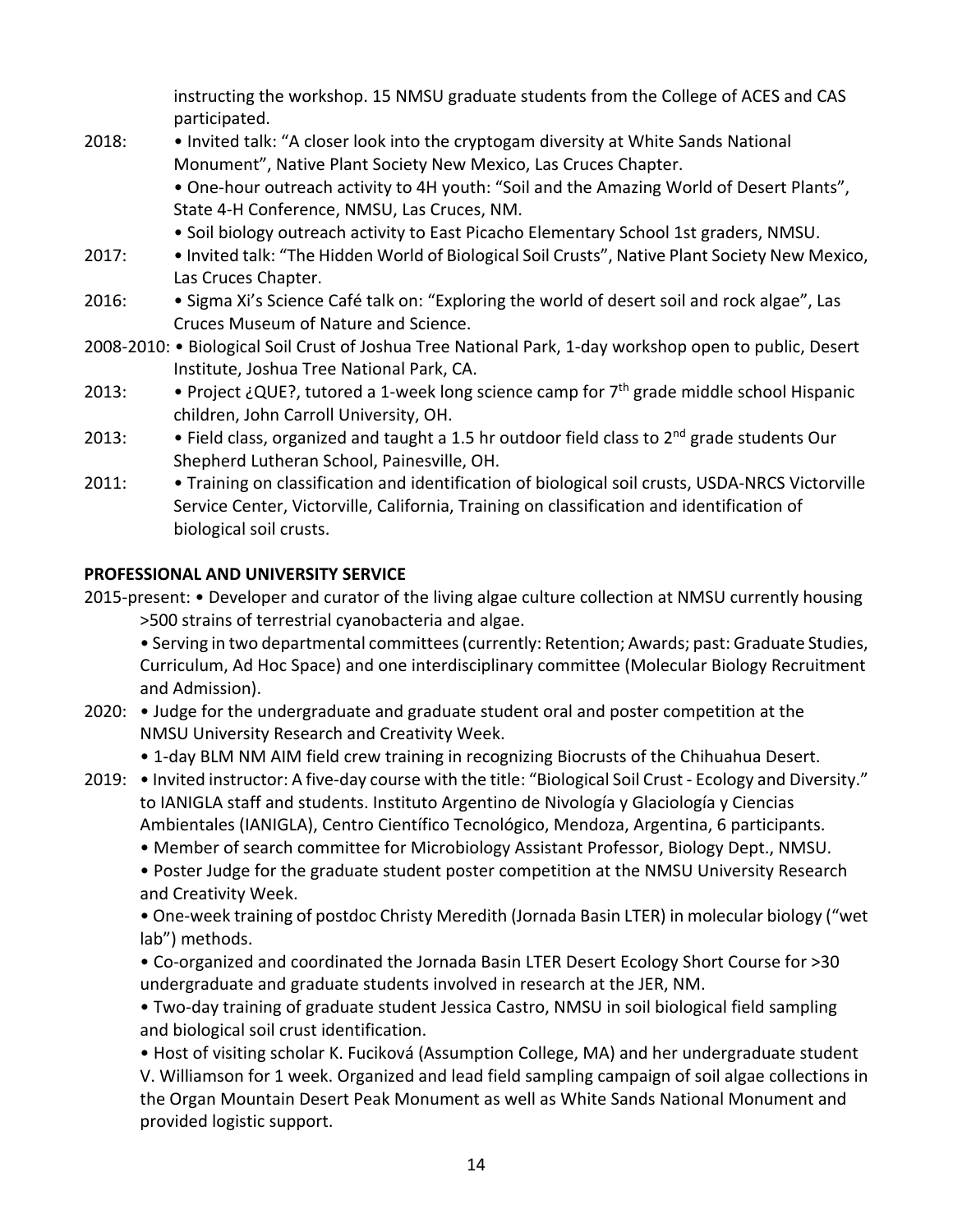- 1-day BLM NM AIM field crew training in recognizing Biocrusts of the Chihuahua Desert.
- 1-day BLM NM AIM crew lead briefing in Biocrusts of the Chihuahua Desert.

• Host of visiting international scholars K. Knudsen and J. Kocourková (Czech University of Life Sciences Prague, Czech Republic) during their 1-month field collection trip. Provided logistic support for lichen collections in Organ Mountain Desert Peak Monument as well as White Sands National Monument.

2018: • 6 weeks training of visiting scholars R. Mühlsteinová and T. Hauer (Czech Republic) in soil biology field sampling as well as molecular lab techniques in next gen. amplicon sequencing.

• 1-week training in biocrust community classification and identification to research members of the GYPWORLD global initiative.

• Member of search committee for Assistant Professor/Project Manager for the Jornada Basin LTER program.

• 1-day training of undergraduate student M. Campbell, The University of Mississippi, in soil biological field sampling and biocrust identification.

• 3-day training of USGS scientist L. Condon in cyanobacteria biology andmorphology, microscopy, and the moistened soil method.

• 2-day training of graduate student B. Lovett and Dr. T. Truscott, Utah StateUniversity, Engineering Dept., in aseptic techniques in Microbiology, preparing agarosepads to apply to microscope slides, and compound microscopy.

• Guest lectures for the USDA-NRCS Soil Geomorphic Institute training workshop 2018, presented on biological soil crust as an important landscape component.

• Poster Judge at the 31st NMSU Biosymposium, Biology Department, NMSU.

• Poster Judge at the Final Project poster presentation for Dr. I. Guzman's HORT 420, Postharvest Biology and Technology class. (May 8, 2018).

2017: • Invited instructor: Biological Soil Crust - Ecology and Diversity. A four-day workshop, Instituto Argentino de Nivología y Glaciología y Ciencias Ambientales (IANIGLA), Centro Científico Tecnológico, Mendoza, Argentina.

• Training of Dr. F. J. Gomez and his Geomicrobiology and Biochemistry group in microbiological and phycological culturing techniques at the University of Cordoba, Argentina.

• Training of graduate students N. Pombubpa and J. Adams at Dr. J. Stajich Fungal Genomics lab in soil algae identification and microscopy techniques, UCR, CA.

• Training of graduate student B. Lovett in microbiological and phycological techniques at Dr. T. Truscott Mechanical & Aerospace Engineering, Utah State University, Logan, UT.

• Host and mentor of visiting Ph.D. student A. M. Foronda Vasquez (Spain), 3-months summer internship, project: The role of plant and cryptogam gypsum soil specialist species in structuring diversity of gypsum plant communities in the Chihuahuan Desert.

2016: • Host and mentor of visiting Ph.D. student R. Mühlsteinová (Czech Republic), 3-months summer internship working on the project: Seeking the true *Oscillatoria*? Understanding the diversity and distribution of thick morphotypes in the genus *Oscillatoria.*

• Host of visiting scholar P. De Ley, UCR for three months of a sabbatical. Provided training on algal isolation from soil samples, algal cultivation, and field classification and identification of biological soil crusts.

- 2014: 4-week field trip to the Monte Desert (Argentina) including training of Dr. J. Aranibar and undergraduate student V. García (University of Mendoza) in biocrust community type identification and establishing collaboration with Dr. J. Aranibar and Dr. S. Tabeni.
- 2013: 1-week field trip to the White Mountains and Mojave Desert conducting a biological soil crust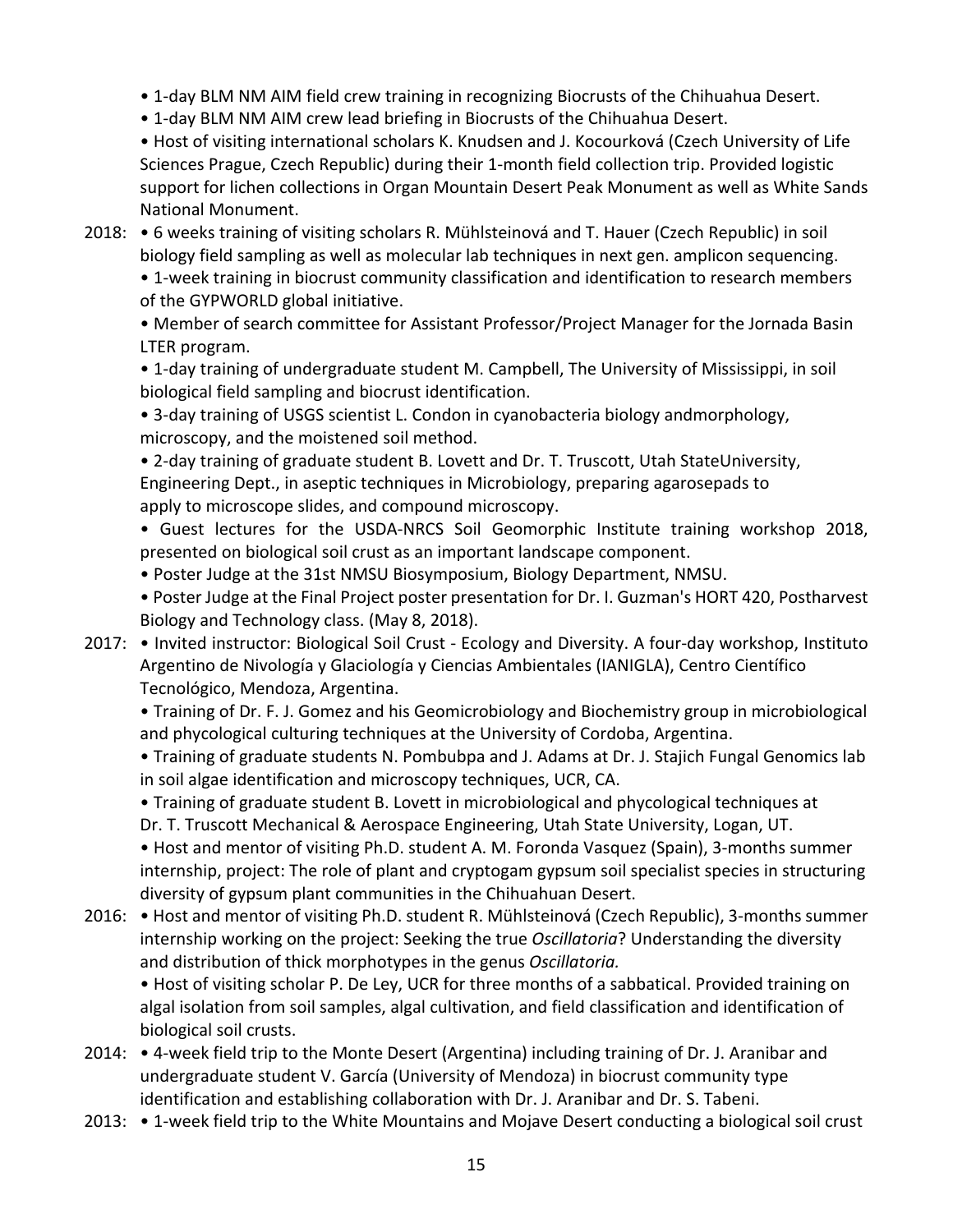survey in collaboration of Dr. R.C. Graham (UCR) and Dr. P. De Ley (UCR), field work training of undergraduate student J. Korfhage (JCU).

• 2 weeks training of visiting scholar G. Scotta Hentschke from Brazil in phylogenetic analyses and secondary structure folding of cyanobacteria.

• 2 months laboratory training of visiting scholar B. Zhang from China in algal culturing and molecular methods.

2012: • 1-week field trip to the White Mountains assisting Dr. R.C. Graham with research, training of M.S. student A. Frisbie (UCR) in vegetation and biocrust surveys.

• 2-week field trip to the Chaco and Monte Deserts (Argentina) training and assisting Dr. P. De Ley with research involving biocrusts in nematode diversity studies as well as establishing collaboration with Dr. F. Gomez and Dr. M. Doucet, University of Cordoba.

#### **ACADEMIC SERVICE**

| $2021$ – present: | . Invited to associate editor for Phycologia (January 1, 2021 - present).                                                                                                                                                                                |
|-------------------|----------------------------------------------------------------------------------------------------------------------------------------------------------------------------------------------------------------------------------------------------------|
| $2020$ – present: | . Nominated and elected to the Editorial Board of the Journal of Phycology.                                                                                                                                                                              |
| $2019$ – present: | . Women in Soil Ecology mentor to PhD student Brianne Palmer (San Diego State<br>University)                                                                                                                                                             |
| $2012$ – present: | • Peer Reviewer of 58 manuscript reviews including journals such as Journal of<br>Phycology, SSSAJ, Geoderma, Soil Biology and Biochemistry, Journal of Applied<br>Phycology, Soil Biology and Biochemistry, New Phytologist, Nature Scientific Reports. |
| 2020:             | • Ad hoc grant proposal reviewer for NSF, Washington, DC.                                                                                                                                                                                                |
| $2020 - 2018$ :   | • Guest Editor "Ecological Development and Functioning of Biological Soil Crusts After<br>Natural and Human Disturbances". Special issue: Frontiers in Ecology and Evolution.                                                                            |
| 2019:             | • Ad hoc permit application reviewer for National Park Service, reviewed a permit<br>application of algae sampling in Yellowstone National Park.                                                                                                         |
|                   | . Poster Judge for the graduate student poster competition in Soil Restoration Ecology<br>at the SSSA Soils Across Latitudes International Soil Conference, San Diego, CA.                                                                               |
| 2018:             | • Ad hoc and panel grant proposal reviewer for NSF, Washington, DC (total of 32<br>proposals reviewed).                                                                                                                                                  |
|                   | • Ad hoc grant proposal reviewer for the Global Drylands Center at Arizona State<br>University and Ben Gurion University.                                                                                                                                |
|                   | • Session chair and moderator in the contributed paper session: "Diversity and<br>Ecology" at Joint PSA/ISOP meeting, Vancouver, CA.                                                                                                                     |
| 2017:             | • Mentored three grad students in peer reviewing for Phytotaxa, Journal of Phycology,<br>and Plant Ecology & Diversity.                                                                                                                                  |
|                   | . Organized and instructed a 3-day workshop on Biological Soil Crusts at IANIGLA,<br>Centro Científico Tecnológico, Mendoza, Argentina.                                                                                                                  |
|                   | • Symposium organizer and moderator of "Terrestrial Algae" at the Annual Meeting of<br>PSA 2017, Monterey Bay, California.                                                                                                                               |
| 2013:             | • Organizing Committee and web designer for The 19 <sup>th</sup> Symposium of the International<br>Society for Cyanophyte Research.                                                                                                                      |
| 2009:             | • Consulted in a conservation project with Tom Mulroy (Principal Scientist, SAIC):<br>Biological soil crust abundance and distribution in the Santa Ana River Woolly Star<br>Preserve Area, California.                                                  |
|                   |                                                                                                                                                                                                                                                          |